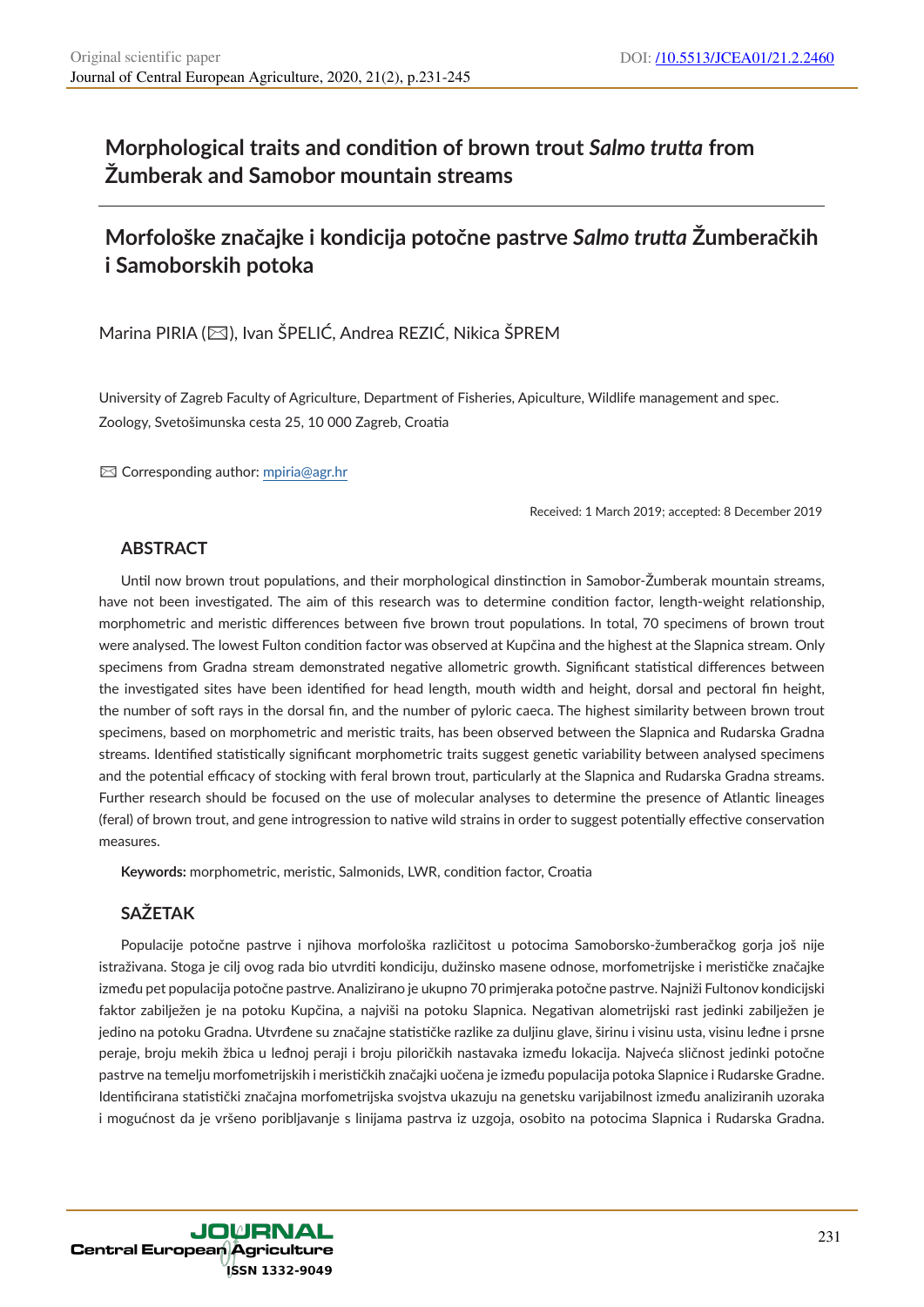Daljnja istraživanja trebaju biti usmjerena na molekularne analize kako bi se utvrdila prisutnost Atlantskih linija potočne pastrve (unesenih za potrebe uzgoja) i njihove potencijalne introgresije gena u domaću Dunavsku pastrvu, kako bi se predložile odgovarajuće mjere zaštite.

**Ključne riječi:** morfometrija, meristika, Salmonidi, LWR, factor kondicije, Hrvatska

## **DETAILED ABSTRACT**

The brown trout *Salmo trutta* Linnaeus, 1758 is wildly distributed in Europe and Asia; it is native to the Danube basin and non-native to the Adriatic Basin of Croatia. This species inhabit most of streams at the Žumberak-Samobor Mountain. Brown trout has been introduced and translocated into suitable environments globally as well as in Croatia, mostly due anglers' activity. Recent research suggests that most of anglers' brown trout stocking activities has been done by alien strains of brown trout (Atlantic lineages) which is only strain possible found at salmonid farms (feral). Until now brown trout populations, and their morphological distinction in Samobor-Žumberak mountain streams, have not been investigated. Thus, the aim of this research was to determine condition factor, length-weight relationship and morphometric and meristic differences between five brown trout populations, from Slapnica and Kupčina streams located at Žumberak and Bregana, Gradna and Rudarska Gradna streams located at Samobor Mountain (Figure 1).

Altogether 70 brown trout specimens were captured and analysed during November and December in 2009 year using electrofishing device. At the same time, while fish samplings were conducted, physical and chemical analyses of water were performed (Table 1). In laboratory each specimen was measured for total length (L) and weight (W). Lengthweight relationship was calculated by using W = a∙Lb and the condition factor (K) by using the expression K = W∙L-3100. In total, 25 morphometric and 9 meristic traits were measured at each specimen (Figure 2).

The differences between morphometric and meristic traits between individuals from different locations were tested by the analysis of variance (ANOVA) and HSD (Tukey) test. To test morphological variation of specimens between investigated sites Principal Component Analysis (PCA) was used. Also, Cluster Analysis, (CA) based on Euclidian distance according to Ward's method has been applied to determine the similarity between individuals.

Together with brown trout, bullhead *Cottus gobio* Linnaeus, 1758 was found at all investigated sites. At three sites alien rainbow trout *Oncorhynchus mykiss* (Walbaum, 1792) and native spirlin *Alburnoides bipunctatus* (Bloch, 1782) were recorded. Only at one site Eurasian minnow *Phoxinus phoxinus* (Linnaeus 1758) and blageon *Telestes souffia* (Risso, 1827) were observed (Appendix table 1).

Higher concentration of organic matter and phosphates was found only at streams of the Samobor Mountain (Table 1) which suggest higher anthropogenic pressure in this region. Previous researches suggest that chronic exposure of salmonids to high organic pollution, which is usually connected with farming, might be considered as a case of hyperphagia or high condition factor. However, higher differences of condition factor of brown trout individuals at the Samobor streams was not observed. Contrary, the highest condition factor was observed at the Slapnica stream (K=1.06) located at Žumberak mountain. The reason for this may be stocking with the feral trout lineages, thus could not be possible to claim with certainty that this value reflects based on environmental factors. Only at Gradna stream negative allometric growth (*b*=2.898) has been determined (Table 2). However, this may indicate that females already spawned because their condition was relatively high  $(K = 1.03)$ , due the spawning period of brown trout from November to February. Statistically significant differences have been identified in head length, mouth width and height, dorsal and pectoral fin height, number of soft rays in dorsal fin and number of pyloric caeca between investigated sites (Table 3, 4 and 5). Previous researches demonstrated high heritability in trout for traits such as head length, number of fin rays and number of pyloric caeca. Also, wider cranium has been found in brown trout of the Atlantic lineages. In our study, the widest interorbital width in individuals from Gradna and Rudarska Gradna streams has been observed (Figure 3). Furthermore, specimens from the Slapnica and Rudarska Gradna possess a longer head length than the rest of specimens from the other locations. PCA and CA analysis show similarity of individuals from Slapnica and Rudarska Gradna even this streams are geographically isolated (Figure 4 and 5).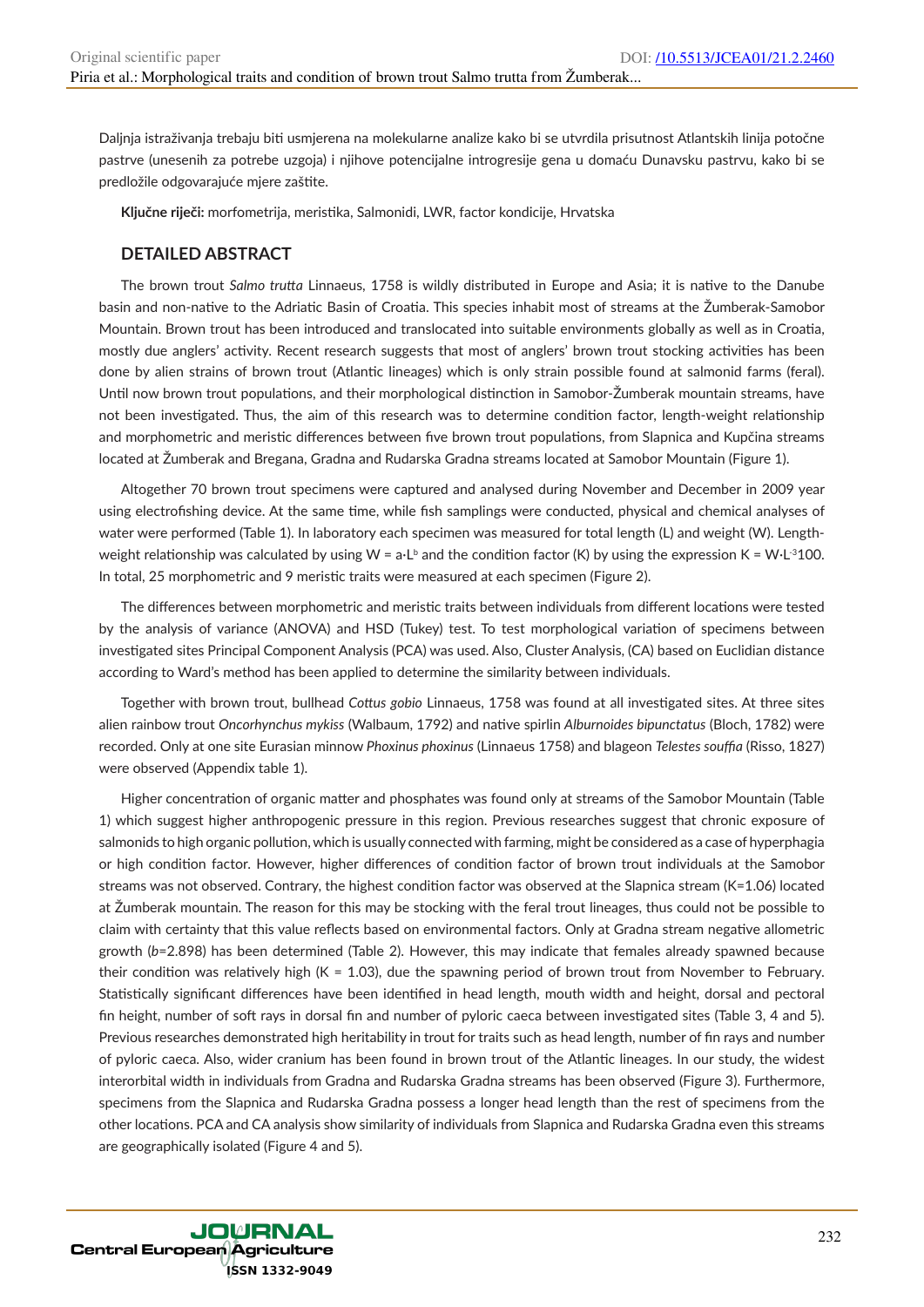These results suggest on the possibility that feral, alien, lineage of brown trout are already present in investigated streams and seems that particularly heavy restocking had been done at the Slapnica and Rudarska Gradna streams. Indeed, two anglers associations possess concession and regularly perform restocking with brown trout of those streams, obviously with only available lineage on the market – Atlantic. To identify remaining distribution of native lineages of brown trout, further research should be focused on molecular analyses to determine the presence of Atlantic lineages (feral) and gene introgression to native wild strains in order to suggest potentially effective conservation measures.

## **UVOD**

Potočna pastrva *Salmo trutta* Linneaus, 1758 zavičajna je slatkovodna riba s najširom prirodnom rasprostranjenošću na području Palearktika (Bernatchez, 2001). Unesena je u Sjevernu Ameriku, Australiju, Novi Zeland i srednju Afriku (Froese i Pauly, 2019). U Hrvatskoj, potočna pastrva je zavičajna vrsta u rijekama i potocima dunavskog slijeva, a smatra se da je unesena u jadranski slijev (Simonović i sur., 2017a). Njen sistematski status na Balkanskom poluotoku još uvijek nije razriješen s obzirom da u različitim vodotocima dolazi u različitim fenotipovima, formama i morfološkim značajkama (Georgijev, 2003). Sistematizaciju napose otežava činjenica da su pastrve u prošlosti bile interesantne za ribolov i za uzgoj te je u posljednjih 150 godina zabilježen velik broj prijenosa i unosa ove vrste iz jednog u drugi vodotok kao i iz jednog sliva u drugi (Pofuk i sur., 2017). Istraživanja su pokazala da su u dunavskoj regiji zavičajne dunavske linije, a strane atlantske linije pastrva (Simonović i sur., 2017a). Pastrve su od pamtivijeka bile interesantne za uzgoj, prehranu i ribolov. Isprva se uzgajala zavičajna dunavska linija pastrva, koja se nije pokazala adekvatnom za intenzivan uzgoj, stoga su, zbog smanjenja troškova i rizika proizvodnje, uzgajivači preuzeli tehnologiju uzgoja iz zapadne Europe kao i njihove linije pastrva (Taler, 1948; Pofuk i sur., 2017). Međutim, mnogi uzgajivači, kao i javnost, još uvijek smatraju i prezentiraju unesenu atlantsku liniju kao našu prirodnu autohtonu potočnu pastrvu (Kalember, 2011). Međutim, njen status nije reguliran niti jednim zakonskim aktom u Hrvatskoj iako je ta linija izvan teritorija republike Hrvatske prepoznata kao glavni uzrok gubitka nativne genetske raznolikosti roda *Salmo* spp. (Weiss i sur., 2001; Simonović i sur., 2015; Simonović i sur., 2017a).

Za potrebe ribolova, otvorene vode se poribljavaju adekvatnim ribolovnim vrstama. Tako se i salmonidne vode nadopunjuju novim jedinkama potočne pastrve što se propisuje mjerama gospodarenja za određenu ribolovnu vodu, a ribolovci imaju obvezu temeljem propisanih mjera gospodarenja poribljavati vode nad kojima imaju koncesiju (Narodne novine, 2019).

Prilikom nabave potočne pastrve za potrebe poribljavanja, ribolovci se moraju obratiti uzgajivačima. S obzirom da uzgajivači proizvode samo Atlantske linije pastrva, ribolovci su poribljavali jedinkama koje su bile raspoložive. Na taj način je u otvorene vode dospio strani genetski material (Jadan i sur., 2007). Nedavnim je istraživanjem potvrđeno da je takva unesena pastrva mnogo otpornija od dunavske linije te se smatra invazivnom u slivu rijeke Dunava (Simonović i sur., 2015). Do danas nije poznato u kojoj su mjeri hrvatske otvorene vode poribljavane stranim linijama pastrva kao niti gdje su se zadržale zavičajne linije. Zamijećeno je da se u različitim vodotocima pojedine jedinke potočne pastrve morfološki razlikuju, što je potvrđeno i molekularnim istraživanjima u našim vodama (Jadan i sur., 2007; Škraba i sur., 2017).

Različitost jedinki zamijećena je i na Žumberačko-Samoborskom gorju u više vodotoka koji nisu međusobno povezani, a nema naznaka pritiska ribolovnih aktivnosti kao niti poribljavanja. S obzirom na geografsku izolaciju, populacije iz različitih vodotoka mogle su razviti neku fenotipsku specifičnost jer potočna pastrva posjeduje izrazitu fenotipsku plastičnost (Bernatchez, 2001). Također, postoji mogućnost da su neki vodotoci poribljavani stranim linijama potočne pastrve i kao takvi stvorili hibride (Jadan i sur., 2007). Iako je hibride dunavske i atlantske linije teško moguće vizualno razlikovati (Simonović i sur., 2017a), temeljem nekih morfoloških značajki ipak je moguće utvrditi razlike između pojedinih individua, linija i različitih populacija (Delling, 2002).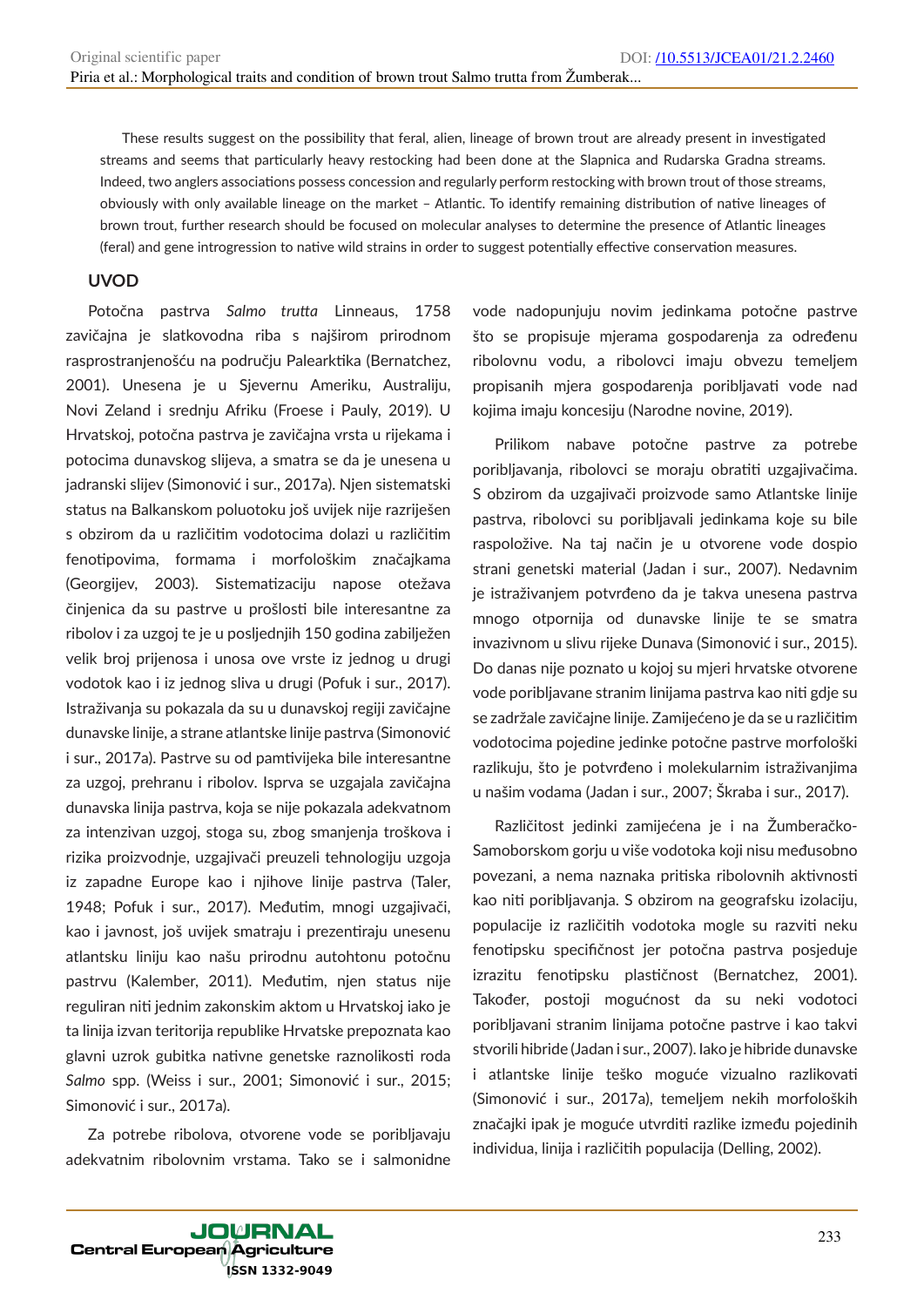S obzirom na raspoloživost hrane u pojedinom vodotoku, jedinke mogu biti lošije ili bolje kondicije te mogu imati pozitivan ili negativan alometrijski rast (Treer i sur., 2008). Na taj način mogu se utvrditi okolišne razlike koje postoje na različitim staništima te uputiti na određene antropogene i druge postojeće pritiske na dotično akvatično stanište.

Do sada, pastrve Žumberačko-Samoborskog gorja nisu bile predmet ekološko-bioloških istraživanja, stoga će se ovim radom utvrditi da li postoje morfološke razlike između pet populacija potočne pastrve, stanje kondicije kao i dužinsko maseni odnosi.

Stoga je cilj istraživanja po prvi puta prikazati: (1) klasične morfometrijske i merističke značajke jedinki potočne pastrve; (2) kondicijsko stanje jedinki; i (3) dužinsko masene odnose potočne pastrve iz različitih vodotoka. Temeljem rezultata raspraviti će se postojanje značajki stranih linija potočne pastrve, pritisak poribljavanja, pogodnost staništa za ovu vrstu u svrhu predlaganja konzervacijskih mjera za očuvanje nativne genske raznolikosti.

#### **MATERIALI I METODE**

#### *Područje istraživanja*

Žumberačko i Samoborsko gorje smješteno je između rijeka Krke, Save i Kupe, a obuhvaća površinu od 430 km2. Najviši vrh predstavlja Sveta Gera (1178 m) smješten u Žumberačkom gorju na granici između Republike Hrvatske i Slovenije. Od 1999. Žumberačko-Samoborsko gorje je zaštićeno i proglašeno parkom prirode. U Hrvatskoj, tekućice Žumberačkog gorja se ulijevaju u rijeku Kupu (Kupčina, Slapnica), a tekućice Samoborskog gorja u rijeku Savu (Bregana, Gradna i Rudarska Gradna).

Za potrebe ovog istraživanja, uzorkovanje se vršilo na pet vodotoka tijekom studenog i prosinca 2009. godine: Slapnica (L1, 45°44'24.3"N 15°29'16.4"E), Kupčina (L2, 45°41'27.6"N 15°29'46.8"E), Bregana (L3, 45°49'16.6"N 15°38'25.4"E), Gradna (L4, 45°48'11.6"N 15°42'52.2"E) i Rudarska Gradna (L5, 45°46'59.9"N 15°41'20.3"E), (Slika 1).

Potok Kupčina izvire u zapadnom dijelu Žumberačke gore u blizini mjesta Sošice. U njega se ulijeva potok Slapnica koji izvire u podnožju glavnog hrpta Žumberačke gore. Dalje Kupčina teče nizvodno i prolazi pored mjesta Krašić gdje se formira u nizinsku rijeku sve do svog ušća sa rijekom Kupom. Potok Gradna izvire u Samoborskom gorju na dva mjesta: jedan joj je izvor kod sela Lipovca (Lipovečka Gradna), a drugi iza sela Rude (Rudarska Gradna). Na zapadnom ulazu u Samobor ta se dva rukavca sastaju i, pod jednim nazivom potok Gradna, združeni teku kroz središnji dio grada prema rijeci Savi. Rijeka Bregana nastaje spajanjem 9 manjih potoka, a predstavlja granični vodotok između Republike Hrvatske i Republike Slovenije i to u dijelu srednjeg toka do ušća u rijeku Savu.



**Figure 1.** Brown trout sampling sites (Streams of Žumberak area = green dots; streams of Samobor area = red dots)

**Slika 1.** Lokacije uzorkovanja potočne pastrve (Potoci Žumberačkog gorja = zelene oznake; potoci Samoborskog gorja = crvene oznake)

# *Uzorkovanje riba i analize fizikalno-kemijskih parametara vode*

Jedinke su uzorkovane elektroagregatom proizvođača Hans Grassl (Hans Grassl EL 63 II, 220/440 V, 17.8/8.9 A) sa anodom od nehrđajućeg čelika ϕ50 cm i mrežicom mrežnog tega od 10 mm kako bi se ulov limitirao na veće jedinke. Identifikacija ulovljenih riba napravljena je odmah nakon uzorkovanja pomoću ključa Kottelat and Freyhof (2007). Osim potočne pastrve, izmjerene su i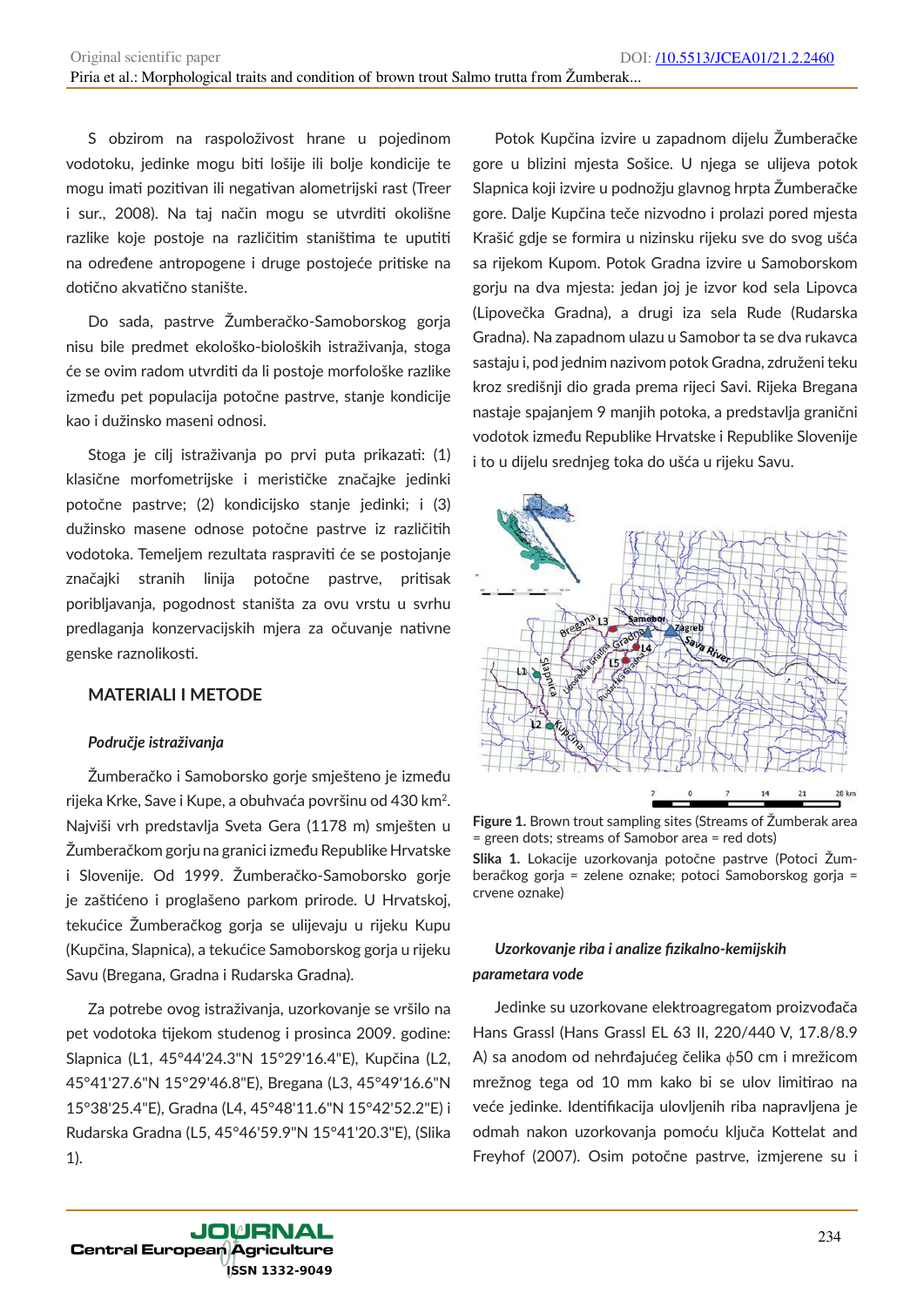zabilježene i ostale vrste riba koje su ulovljene na istim lokacijama (Dodatak tablica 1). Nakon mjerenja totalne dužine i mase, ostale ribe vraćene su nazad u vodotok, a 10-17 primjeraka ulovljenih jedinki potočne pastrve po vodotoku zadržano za laboratorijske analize. Jedinke potočne pastrve su obilježene, pakirane u polietilensku vrećicu i pohranjene na temperaturu -20°C.

Usporedno sa uzorkovanjem riba, izmjerena je temperatura (°C) i provodljivost vode μS⋅cm<sup>-1</sup>, O<sub>2</sub> mg⋅L<sup>-1</sup>, O2% i pH vrijednost pomoću Hanna Multi 340i mjernog instrumenta. Za laboratorijska mjerenja Ca tvrdoće (CaCO $_3$ mg∙L<sup>-1</sup>), NO<sub>2</sub><sup>-</sup>, NO<sub>3</sub><sup>-</sup>, PO<sub>4</sub><sup>3-</sup>, NH<sub>3</sub> mg∙L<sup>-1</sup> i slobodnog Cl<sup>-</sup> (mg∙L−1), napunjena je tamna plastična boca, pohranjena u terenskom hladnjaku i voda isti dan analizirana pomoću Hanna HI 83200 multiparametarskog spektrofotometra. Za KPK<sub>Ma</sub> (mg∙L<sup>−1</sup>) korištena je titracijska metoda pomoću KMnO4 regensa (Dodatak tablica 2).

#### *Morfološke značajke riba*

Mjereno je 25 morfometrijskih (Slika 2) i 9 merističkih značajki svake analizirane jedinke. Sve izmjere uzete su na lijevoj strane ribljeg tijela. Dužine i visine riba mjerene su ihtiometrom i pomičnom mjerkom. Masa riba mjerena je električnom digitalnom vagom Tehnica tip: ET1111, preciznosti ±0.01 g. Broj branhiospina na prvom škržnom luku i broj piloričkih nastavaka brojan je pomoću lupe. Morfometrijske značajke su mjerene u centimetrima na preciznost 1/10 decimale. Merističke značajke su one koje se broje i izražene su cijelim brojevima. Visina i širina usta mjereni su pri maksimalno otvorenim ustima jedinki.

Rezultati morfometrijskih mjerenja izraženi su u postocima i to na način da su dužine tijela izražene u postocima od totalne dužine (L), dužine glave u postocima dužine glave, visine glave u postocima visine glave, a širine tijela u postocima najveće širine. Pri tome je izračunata i standardna devijacija relativnih mjera dužina, širina i visina u odnosu na odgovarajuće značajke (totalne dužine, dužine glave, najveće širine i visine glave). Rezultati merističkih mjerenja uključuje još i deskriptivnu statistiku (srednju vrijednost, standardnu devijaciju, minimalnu i maksimalnu vrijednost) grupiranu po uzorkovanim lokacijama.



**Figure 2.** Measured morphometric traits (1) total body length; (2) standard body length; (3) fork length; (4) postanal fin distance; (5) preanal fin distance; (6) preanal distance; (7) postventral fin distance; (8) preventral fin distance; (9) post dorsal fin distance; (10) predorsal fin distance; (11) postpectoral fin distance; (12) prepectoral fin distance; (13) postadipose fin distance; (14) preadipose fin distance; (15) head length; (16) postorbital length; (17) preorbital length; (18) interorbital space; (19) mouth width; (20) minimum body width; (21) mouth height; (22) dorsal fin height; (23) ventral fin height; (24) pectoral fin height; (25) maximum body width; (26) head width

**Slika 2.** Izmjere morfometrijskih mjera (1) totalna dužina; (2) standardna dužina; (3) dužina do vilice; (4) dužina do kraja podrepne peraje; (5) dužina do početka podrepne peraje; (6) dužina do analnog otvora; (7) dužina do kraja trbušne peraje; (8) dužina do početka trbušne peraje; (9) dužina do kraja leđne peraje; (10) dužina do početka leđne peraje, (11) dužina do kraja prsne peraje; (12) dužina do početka prsne peraje; (13) dužina do kraja masne peraje; (14) dužina do početka masne peraje; (15) dužina glave; (16) dužina do kraja oka; (17) dužina do početka oka; (18) međuočni razmak; (19) širina usta; (20) najmanja širina tijela; (21) visina usta; (22) visina leđne peraje; (23) visina trbušne peraje; (24) visina prsne peraje; (25) najveća širina tijela; (26) visina glave

#### *Kondicija i dužinsko-maseni odnosi*

Fultonov faktor kondicije (K) korišten je za određivanje kondicijskog statusa jedinki svake pojedine lokacije uzorkovanja prema formuli: K = W∙L-3100, gdje je L totalna dužina (cm) i W (g) masa jedinki. Dužinsko-maseni odnosi (LWR) su računati putem formule W = a∙Lb gdje je L totalna dužina (cm) i W (g) masa jedinki, a *a* i *b* su konstante (Ricker,1975). Koeficijent *b* kreće se oko 3, no odstupanja mogu biti znatna i to nam govori o prirodi rasta riba. Ako je *b* = 3, tada govorimo o izometrijskom rastu kod kojega ribe dobivaju podjednako i u masi i u dužini. Pri *b* > 3 ribe napreduju više u masi i to je pozitivni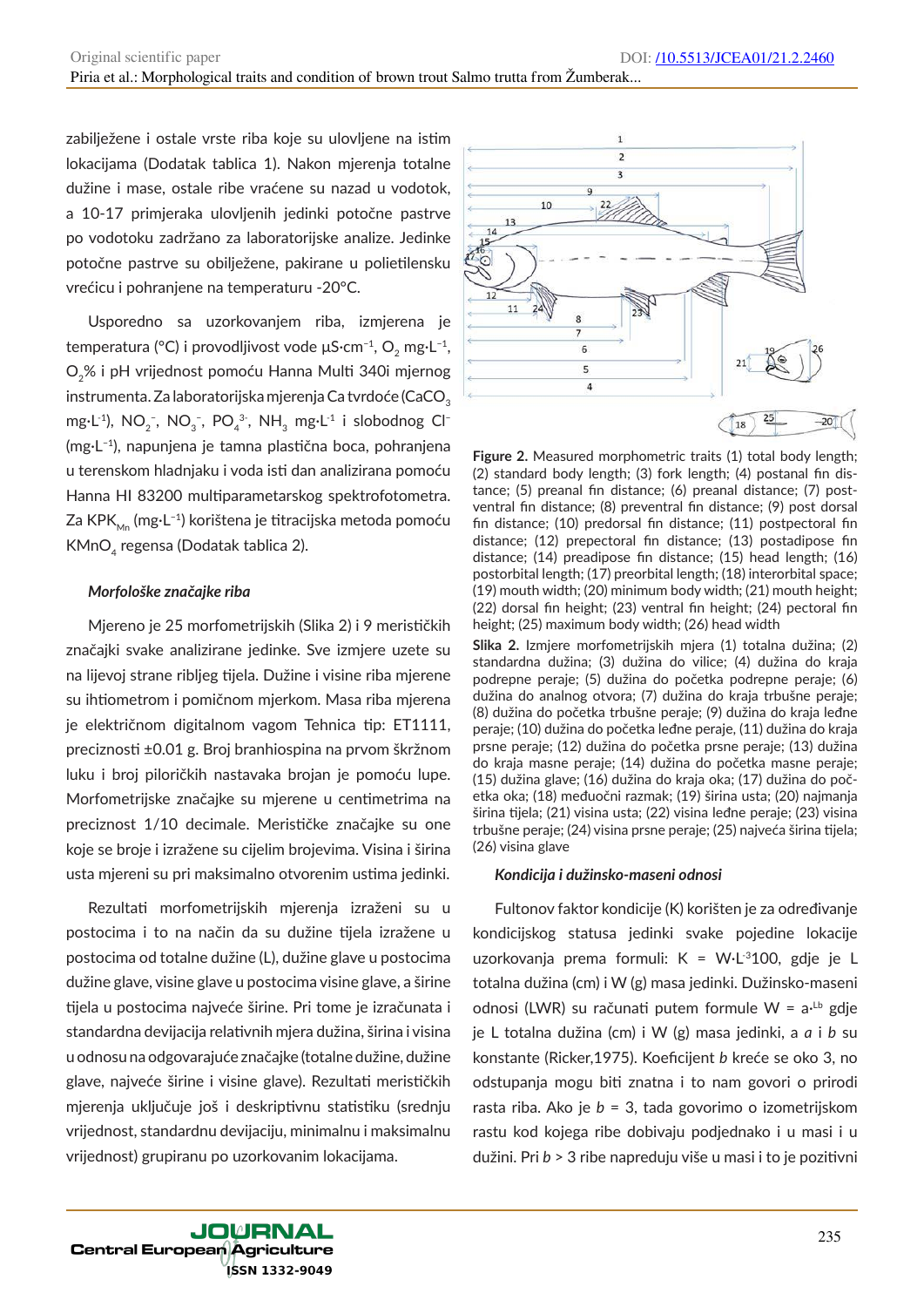alometrijski rast, dok je negativni alometrijski rast kada je *b* < 3, a ribe dobivaju više na dužini (Treer i Piria, 2019).

#### *Statistička analiza*

Razlike morfometrijskih i merističkih značajki između jedinki sa različitih lokacija testirane su jednostavnom analizom varijance (ANOVA) i HSD (Tukey) testom. Za analizu sličnosti relativnih morfometrijskih i merističkih značajki jedinki između različitih lokacija korištena je kluster analiza (engl. *Cluster Analysis*, CA) prema Wardovoj metodi s Euklidijevom udaljenosti, pri čemu je korišten SAS 9.2 base modul (SAS Institute, 2010).

### **REZULTATI**

Uz pastrvu, na svim lokacijama zabilježen je peš *Cottus gobio* Linnaeus, 1758. Na lokacijama L2, L3 i L4 uočene su kalifornijska pastrva *Oncorhynchus mykiss* (Walbaum, 1792) i dvoprugasta uklija *Alburnoides bipunctatus*  (Bloch, 1782). Pijor *Phoxinus phoxinus* (Linnaeus 1758) je zabilježen samo na lokaciji L2, a blistavac T*elestes souffia* (Risso, 1827) na lokaciji L3 (Dodatak tablica 1). Kvaliteta vode na uzorkovanim lokacijama razlikovala se na potocima Žumberačkog od potoka Samoborskog gorja. Na potocima Samoborskog gorja (L3, L4 i L5) uočene su povećane koncentracije organske tvari (KPK od 9,8-14,2 mg∙L<sup>-1</sup>) i fosfata (PO<sub>4</sub><sup>3-</sup> 2,5 mg∙L<sup>-1</sup>), što upućuje na povećan antropogeni pritisak (Dodatak tablica 2).

Ukupno je uhvaćeno i analizirano 70 primjeraka potočne pastrve ukupne mase 4.1 kg. Najmanje jedinki je prikupljeno na lokaciji L1 (10 jedinki), a najviše na lokacijama L3 i L4 (17 jedinki), (Tablica 1).

Zabilježeni faktori kondicije (K) kreću se u rasponu od najnižeg K=0,94 na lokaciji L2 do najvišeg K=1,06 na lokaciji L1. Pozitivnu alometriju imale su jedinke sa lokacije L1 i L5 (*b*=3,156 i 3,114), gotovo izometrijski rast jedinke na lokacijama L2 i L3 (*b*=3,002 i 3,012), a samo jedinke na lokaciji L4 negativnu alometriju (b=2,898), (Tablica 1).

Uočena su manja odstupanja relativnih morfometrijskih značajki za dužinu glave, za dužinu do početka i kraja masne peraje, do kraja leđne i podrepne peraje. Također, uočena je varijabilnost na svim lokacijama za izmjere međuočnog razmaka, širine i visine usta, visine leđne peraje i visine prsne peraje (Tablica 2).

Analizom varijance utvrđeno je da dužina do početka i kraja masne peraje, i dužina do kraja leđne i podrepne peraje nisu statistički signifikantno značajne (P>0,05). Međutim, statistički značajno različite su dužina glave (F= 12,02, P<0,01), širina (F= 6,26, P<0,01) i visina usta (F= 11,73, P<0,01), visina leđne (F= 12,47, P<0,01) i prsne peraje (F= 3,68, P<0,01) između lokacija. Rezultat HSD (*Tukey*) testa za morfometrijske značajke pokazao je da se u tri morfometrijske značajke razlikuju jedinke sa lokacije L2 i L5, te jedinke sa L4 i L5, a u dvije morfometrijske značajke jedinke sa lokacija L1 i L3, L1 i L4. Visina leđne peraje se razlikuje gotovo na svim lokacijama (Tablica 3).

Grafičkim prikazom dužine glave u odnosu na međuočni razmak vidljivo je da su jedinke sa lokacije L4 imale najmanju, a L1 i L5 najveću dužinu glave. Najmanji međuočni razmak imale su jedinke na lokaciji L3 (Slika 3).

**Table 1.** Parameters of length-weight relationships (*a, b*) with confidence limits (CL), number of specimens (n), total length (L), correlation coefficient (*r2*) and Fulton condition factor (K) of brown trout at investigated waterbodies

**Tablica 1.** Parametri dužinsko masenih odnosa (*a, b*) sa granicama pouzdanosti (CL), broj anaiziranih primjeraka (n), totalna dužina (L), korelacijski koeficijent (*r2*) i Fultonov faktor kondicije (K) za potočnu pastrvu sa istraživanih vodotoka

| Waterbody<br>Vodotok | n  | $L$ range/<br>raspon (cm) | К    | a     | b     | 95% CL of/<br>od b | r <sup>2</sup> |
|----------------------|----|---------------------------|------|-------|-------|--------------------|----------------|
| Slapnica (L1)        | 10 | $8.2 - 22.9$              | 1.06 | 0.007 | 3.156 | 3.066-3.246        | 0.993          |
| Kupčina (L2)         | 14 | $7.1 - 32.0$              | 0.94 | 0.009 | 3.002 | 2.941-3.063        | 0.995          |
| Bregana (L3)         | 17 | $9.3 - 26.7$              | 0.95 | 0.009 | 3.012 | 2.93-3.094         | 0.989          |
| Gradna (L4)          | 17 | 13.5-27.0                 | 1.03 | 0.014 | 2.898 | 2.784-3.012        | 0.977          |
| Rudarska Gradna (L5) | 12 | $7.2 - 18.8$              | 1.04 | 0.008 | 3.114 | 3.003-3.225        | 0.987          |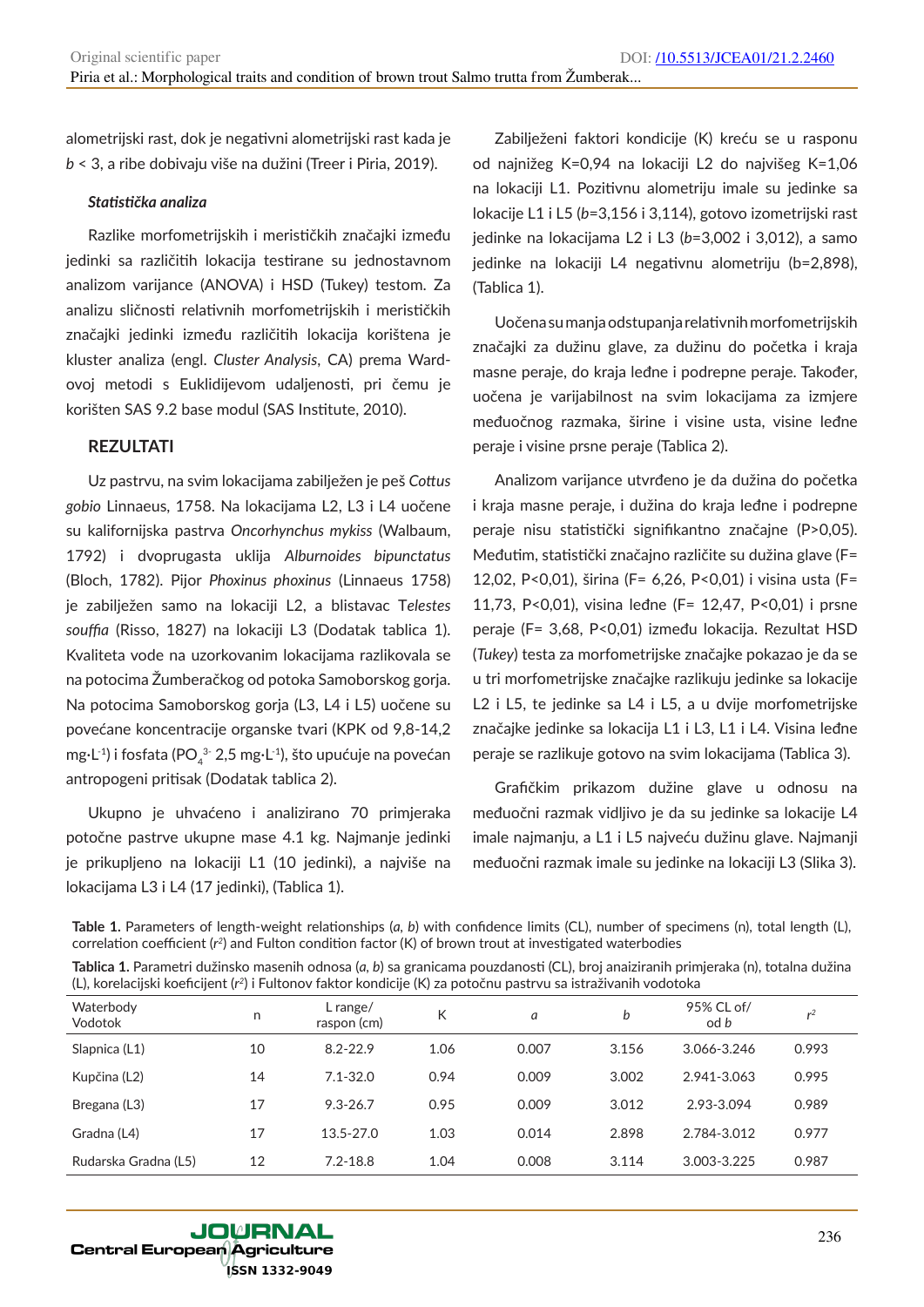**Table 2.** Morphometric characters of the brown trout from the five investigated sites (mean±standard deviation ( $\overline{\chi}$  ±  $sd$ ))

| Variable                                             | L1<br>$\overline{\chi} \pm sd$ | L2<br>$\overline{\chi} \pm sd$ | L <sub>3</sub><br>$\overline{\chi} \pm sd$ | L4<br>$\overline{\chi} \pm sd$ | L <sub>5</sub><br>$\overline{\chi} \pm sd$ |  |  |  |  |
|------------------------------------------------------|--------------------------------|--------------------------------|--------------------------------------------|--------------------------------|--------------------------------------------|--|--|--|--|
| In % of total length<br>In % totalne dužine          |                                |                                |                                            |                                |                                            |  |  |  |  |
| Standard length<br>Standardna dužina                 | $85.33 \pm 1.03$               | $85.75 \pm 1.66$               | $83.36 \pm 2.57$                           | 85.46 ±2.31                    | 84.13 ±1.34                                |  |  |  |  |
| Fork length<br>Do vilice                             | $95.50 \pm 1.09$               | $94.27 \pm 1.31$               | $94.84 \pm 2.48$                           | $94.91 \pm 1.13$               | $94.68 \pm 1.20$                           |  |  |  |  |
| Postanal fin distance<br>Do kraja podrepne peraje    | 70.97 ±1.55                    | $69.53 \pm 1.76$               | $69.42 \pm 1.75$                           | $70.15 \pm 2.05$               | $69.95 \pm 1.57$                           |  |  |  |  |
| Preanal fin distance<br>Do početka podrepne peraje   | $63.53 \pm 2.40$               | $63.31 \pm 1.26$               | $62.89 \pm 1.60$                           | $63.37 \pm 2.08$               | $63.11 \pm 1.71$                           |  |  |  |  |
| Preanal distance<br>Do analnog otvora                | $60.60 \pm 1.47$               | $59.82 \pm 1.22$               | $59.52 \pm 1.55$                           | $61.57 + 9.57$                 | $59.23 \pm 1.81$                           |  |  |  |  |
| Posventral fin distance<br>Do kraja trbušne peraje   | $47.91 \pm 1.16$               | 47.44 ±0.97                    | $47.16 \pm 1.52$                           | 47.08 ±1.37                    | $46.73 \pm 1.13$                           |  |  |  |  |
| Preventral fin distance<br>Do početka trbušne peraje | $45.72 \pm 1.23$               | $45.17 \pm 1.01$               | $44.92 \pm 1.51$                           | $44.65 \pm 2.80$               | $44.50 \pm 1.07$                           |  |  |  |  |
| Post dorsal fin distance<br>Do kraja leđne peraje    | $50.75 \pm 0.83$               | $48.02 \pm 5.26$               | $49.17 \pm 2.06$                           | $50.87 \pm 6.20$               | 49.86 ±1.00                                |  |  |  |  |
| Do početka leđne peraje<br>Pre dorsal fin distance   | $38.72 \pm 1.24$               | $37.83 \pm 1.54$               | $37.90 \pm 1.32$                           | $37.86 \pm 1.63$               | $38.34 \pm 1.75$                           |  |  |  |  |
| Postpectoral fin distance<br>Do kraja prsne peraje   | $22.92 \pm 1.37$               | $22.65 \pm 0.61$               | $22.87 \pm 1.60$                           | $21.70 \pm 1.18$               | $22.87 \pm 0.77$                           |  |  |  |  |
| Prepectoral fin distance<br>Do početka prsne peraje  | $19.89 \pm 1.27$               | 19.48 ±0.50                    | $19.89 \pm 1.36$                           | 18.89 ±0.95                    | $19.67 \pm 0.74$                           |  |  |  |  |
| Postadipose fin distance<br>Do kraja masne peraje    | 71.73 ±0.88                    | 70.67 ±0.83                    | $70.50 \pm 1.60$                           | 70.78 ±1.81                    | 70.72 ±1.20                                |  |  |  |  |
| Preadipose fin distance<br>Do početka masne peraje   | 69.36 ±1.20                    | $68.28 \pm 1.36$               | $68.23 \pm 1.65$                           | $69.28 \pm 2.52$               | 68.04 ±0.79                                |  |  |  |  |
| Head length<br>Duzina glave                          | $23.29 \pm 1.23$               | $21.94 \pm 0.60$               | $21.77 \pm 1.35$                           | $20.77 \pm 0.82$               | 22.73 ±0.90                                |  |  |  |  |
| In % of head length<br>U % duzine glave              |                                |                                |                                            |                                |                                            |  |  |  |  |
| Postorbital length                                   |                                |                                |                                            |                                |                                            |  |  |  |  |
| Do kraja oka                                         | $47.97 \pm 2.54$               | $45.59 \pm 2.58$               | $46.98 \pm 3.78$                           | $44.91 \pm 2.74$               | 48.34 ±3.60                                |  |  |  |  |
| Preorbital length<br>Do početka oka                  | $22.42 \pm 3.08$               | $22.81 \pm 3.46$               | $22.23 \pm 2.73$                           | $22.00 \pm 2.81$               | $22.22 \pm 3.95$                           |  |  |  |  |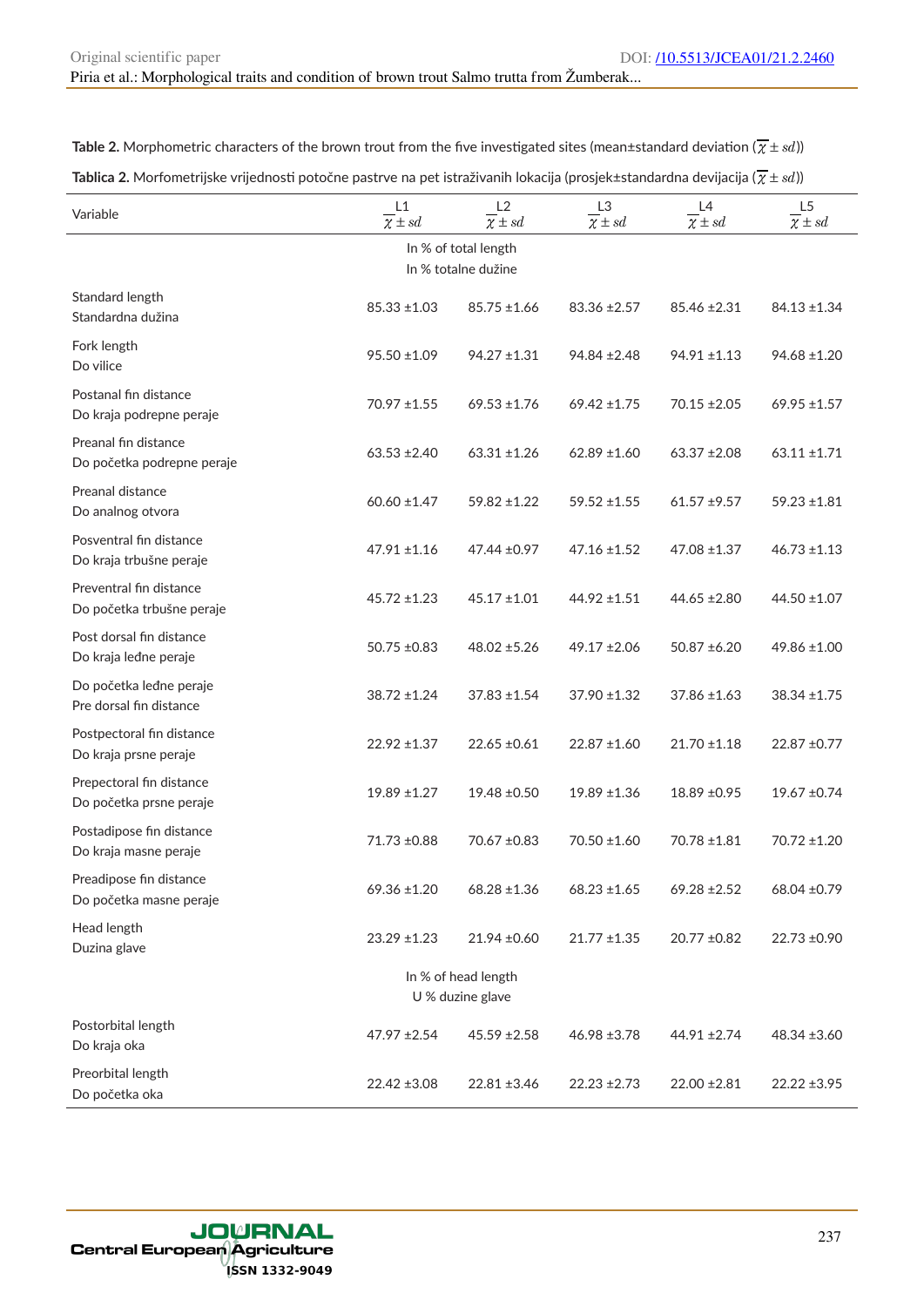#### **Table 2. Continued**

#### **Tablica 2. Nastavak**

| Variable                                    | L1<br>$\overline{\chi} \pm sd$ | L2<br>$\overline{\chi} \pm sd$ | L <sub>3</sub><br>$\overline{\chi} \pm sd$ | L4<br>$\overline{\chi} \pm sd$ | L <sub>5</sub><br>$\overline{\chi} \pm sd$ |  |  |  |  |
|---------------------------------------------|--------------------------------|--------------------------------|--------------------------------------------|--------------------------------|--------------------------------------------|--|--|--|--|
| In % of maximum width<br>U % najveće širine |                                |                                |                                            |                                |                                            |  |  |  |  |
| Eye diameter<br>Međuočni razmak             | 74.76 ±11.56                   | $81.57 + 9.42$                 | 77.16 ±9.23                                | 78.45 ±8.05                    | 73.02 ±7.20                                |  |  |  |  |
| Mouth width<br>Širina usta                  | $82.65 \pm 11.42$              | $92.79 \pm 15.13$              | $80.39 \pm 6.20$                           | $82.53 \pm 12.98$              | $71.18 \pm 7.05$                           |  |  |  |  |
| Minimum width<br>Najmanja širina            | 28.50 ±3.86                    | 28.78 ±3.79                    | 28.84 ±4.90                                | $31.50 \pm 6.48$               | $30.64 \pm 4.64$                           |  |  |  |  |
|                                             |                                | In % of head height            |                                            |                                |                                            |  |  |  |  |
|                                             |                                | U % visine glave               |                                            |                                |                                            |  |  |  |  |
| Mouth height<br>Visina usta                 | $94.42 \pm 5.90$               | $100.98 \pm 7.40$              | $105.10 \pm 10.46$                         | $94.73 \pm 9.56$               | 84.30 ±6.73                                |  |  |  |  |
| Dorsal fin height<br>Visina leđne peraje    | 71.55 ±8.29                    | $87.56 \pm 7.87$               | $84.24 \pm 8.61$                           | $91.54 \pm 5.67$               | 77.59 ±9.64                                |  |  |  |  |
| Ventral fin height<br>Visina trbušne peraje | $68.10 \pm 5.51$               | $77.17 \pm 5.30$               | 78.00 ±7.50                                | $73.63 \pm 11.13$              | $65.84 \pm 6.95$                           |  |  |  |  |
| Pectoral fin height<br>Visina prsne peraje  | $91.42 \pm 7.62$               | $102.23 \pm 7.42$              | $103.18 \pm 10.48$                         | $98.79 \pm 11.18$              | $93.11 \pm 10.72$                          |  |  |  |  |



#### $L1 \triangle L2$   $L3 \times L4 \triangle L5$

**Figure 3.** Interorbital width plotted on head length for analysed specimens at five investigated sites (data presented in % of total body length)

**Slika 3.** Međuočni razmak u odnosu na dužinu glave analiziranih jedinki na svim lokacijama (podaci prikazani % od totalne duljine tijela)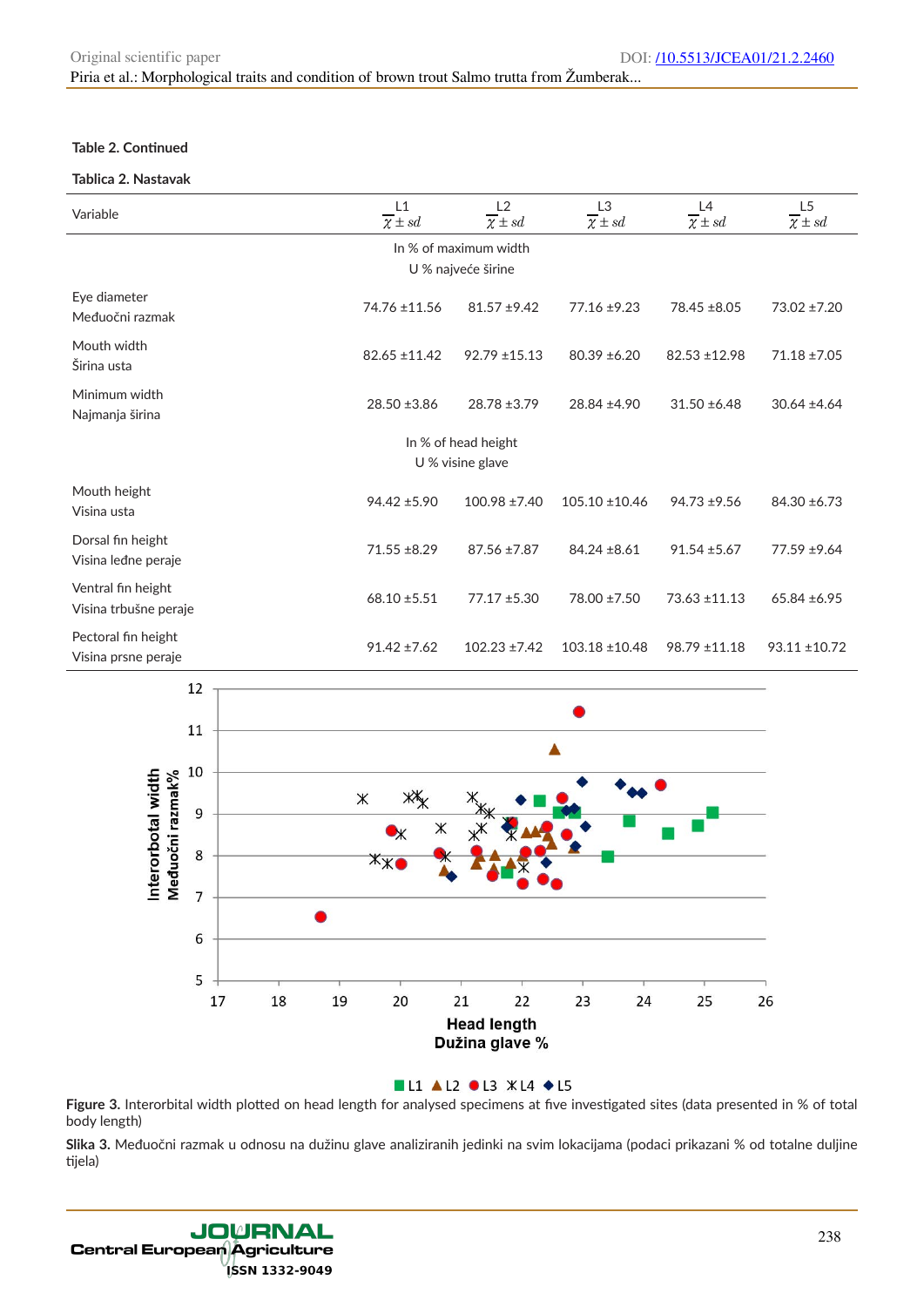Razlike u broj tvrdih žbica u prsnoj i trbušnoj peraji na svim lokacijama nisu zabilježene. Međutim, zamijećena je varijabilnost broja mekih žbica u dorzalnoj peraji na lokaciji L4 te varijabilnost broja piloričkih nastavaka između svih lokacija. Najveći raspon broja piloričkih nastavaka (44±14,77) zabilježen je na lokaciji L4. Prosječan broj branhiospina na prvom škržnom luku na svim lokacijama kretao se između 15 i 16, s najvećom varijabilnošću zabilježenom na lokaciji L5 (15±4,16), (Tablica 4.). Jednostavnom analizom varijance razlika merističkih značajki između lokacija potvrdila je statistički značajne razlike u broju dorzalnih žbica leđne peraje i broju piloričkih nastavaka (P<0,05) dok ostale merističke značajke nisu bile statistički značajne (P>0,05).

Tukey HSD testom broja piloričkih nastavaka i broja mekih žbica u dorzalnoj peraji je utvrđena je razlika između jedinki na lokacijama L4 i L5 (Tablica 3).

CA analiza morfometrijskih i merističkih značajki između lokacija upućuje na sličnost između L2, L3 i L4 te L1 i L5 (Slika 4 A i B). Jedinke na lokacijama L1 i L5 su morfološki najsličnije, zatim jedinke na lokacijama L2 i L3

**Table 3.** Tukey's HSD test of morphometric and meristic characters between five brown trout populations from investigates sites

|  | <b>Tablica 3.</b> HSD (Tukey) test morfometrijskih i merističkih značajki pet populacija potočne pastrve između istraživanih lokacija |  |  |  |  |
|--|---------------------------------------------------------------------------------------------------------------------------------------|--|--|--|--|
|  |                                                                                                                                       |  |  |  |  |

| Lokacija<br><b>Sampling site</b> | L2                           | L <sub>3</sub>                                        | L4                                        | L <sub>5</sub>                                                  |
|----------------------------------|------------------------------|-------------------------------------------------------|-------------------------------------------|-----------------------------------------------------------------|
| L1                               | Visina leđne peraje/         | Visina leđne peraje/<br>Dorsal fin height<br>P < 0.01 | Duzina glave/<br>Head length<br>P < 0.001 |                                                                 |
|                                  | Dorsal fin height<br>P<0.001 | Visina prsne peraje/<br>Pectoral fin height           | Visina ledne peraje/<br>Dorsal fin height |                                                                 |
|                                  |                              | P < 0.05                                              | P<0.001                                   |                                                                 |
|                                  |                              |                                                       |                                           | Širina usta/<br>Mouth width                                     |
|                                  |                              |                                                       |                                           | P<0.001                                                         |
| L2                               |                              | Širina usta/<br>Mouth width                           |                                           | Visina usta/<br>Mouth height                                    |
|                                  |                              | P < 0.05                                              |                                           | P < 0.001                                                       |
|                                  |                              |                                                       |                                           | Visina leđne peraje/<br>Dorsal fin height                       |
|                                  |                              |                                                       |                                           | P < 0.05                                                        |
| L <sub>3</sub>                   |                              |                                                       |                                           | Visina usta/<br>Mouth height                                    |
|                                  |                              |                                                       |                                           | P<0.001                                                         |
|                                  |                              |                                                       |                                           | Dužina glave/<br>Head length                                    |
|                                  |                              |                                                       |                                           | P < 0.001                                                       |
|                                  |                              |                                                       |                                           | Visina leđne peraje/<br>Dorsal fin height                       |
| L4                               |                              |                                                       |                                           | P < 0.01                                                        |
|                                  |                              |                                                       |                                           | Broj piloričkih nastavaka/<br>Number of piloric caeca           |
|                                  |                              |                                                       |                                           | P < 0.05                                                        |
|                                  |                              |                                                       |                                           | Broj mekih žbica u dorzalnoj peraji/<br>Soft rays in dorsal fin |
|                                  |                              |                                                       |                                           | P < 0.05                                                        |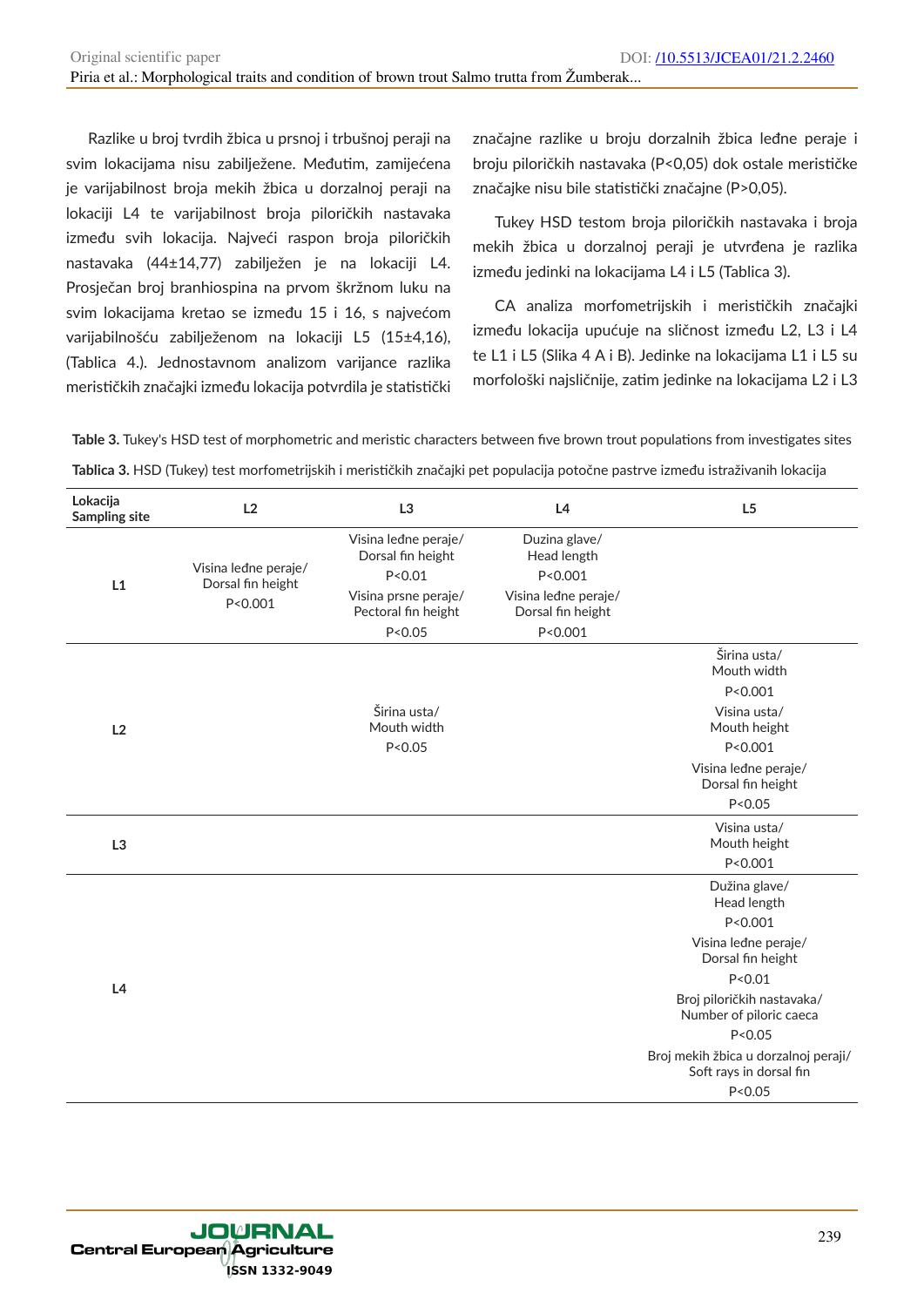**Table 4.** Meristic characters (n, number) of fin rays, first left gill arch and piloric caeca from the five investigated sites ( $\overline{\chi}$  ±  $sd$  = average ± standard deviation, min=minimum; max =maximum)

**Tablica 4.** Merističke vrijednosti (n, broj) žbica u perajama, prvog lijevog škržnog luka i piloričkih nastavaka na pet istraživanih lokacija (*|* ! *sd* = prosjek ± standardna devijacija, min=minimum; max =maksimum)

| Variable                                                    |                 | L1             |      |                 | L2             |      |                          | L <sub>3</sub> |              |                          | L4           |              |                 | L <sub>5</sub> |              |
|-------------------------------------------------------------|-----------------|----------------|------|-----------------|----------------|------|--------------------------|----------------|--------------|--------------------------|--------------|--------------|-----------------|----------------|--------------|
|                                                             | $\chi \pm sd$   | min            | max  | $\chi \pm sd$   | min            | max  | $\overline{\chi} \pm sd$ | min            | max          | $\overline{\chi} \pm sd$ | min          | max          | $\chi \pm sd$   | min            | max          |
| Soft rays in dorsal fin<br>Dorzalne meke žbice              | 9 ± 0.32        | 9              | 10   | 9 ± 0.51        | 9              | 10   | 9 ± 0.47                 | 9              | 10           | $10 \pm 0.97$            | 9            | 12           | 9 ± 0.78        | 8              | 10           |
| Spines in dorsal fin<br>Dorzalne tyrde žbice                | 3 ± 0.00        | 3              | 3    | $2 + 0.27$      | 2              | 3    | 3 ± 0.00                 | 3              | 3            | 3 ± 0.00                 | 3            | 3            | $2 + 0.29$      | 2              | 3            |
| Soft rays in pectoral fin<br>Pektoralne meke žbice          | 11 ± 0.32       | 11             | 12   | 11±0.85         | 9              | 12   | 11±0.72                  | 10             | 13           | 11±0.78                  | 11           | 13           | 11±0.75         | 10             | 12           |
| Spines in pectoral fin<br>Pektoralne tvrde žbice            | $1 \pm 0.00$    | $\mathbf{1}$   | 1    | $1\pm0.00$      | $\mathbf{1}$   | 1    | $1 \pm 0.00$             | $\mathbf{1}$   | $\mathbf{1}$ | $1\pm0.0$                | $\mathbf{1}$ | $\mathbf{1}$ | $1\pm0.0$       | 1              | $\mathbf{1}$ |
| Soft rays in ventral fin<br>Ventralne meke žbice            | 7±0.32          | $\overline{7}$ | 8    | 7±0.27          | $\overline{7}$ | 8    | 7±0.24                   | $\overline{7}$ | 8            | 8 ± 0.33                 | 8            | 9            | $8 + 0.00$      | 8              | 8            |
| Spines in ventral fin<br>Ventralne tvrde žbice              | $1\pm0.00$      | $\mathbf{1}$   | 1    | $1\pm0.00$      | $\mathbf{1}$   | 1    | $1\pm0.00$               | $\mathbf{1}$   | $\mathbf{1}$ | $1\pm0.00$               | $\mathbf{1}$ | 1            | $1\pm0.00$      | $\mathbf{1}$   | 1            |
| Length of first gill arch<br>Duzina prvog škrznog luka (cm) | $2.70 \pm 0.54$ | 1.70           | 3.40 | $2.52 \pm 1.14$ | 1.10           | 5.50 | $2.35 \pm 0.73$          | 1.40           | 4.20         | $2.62 \pm 0.63$          | 2.62         | 3.60         | $2.13 \pm 0.57$ | 1.10           | 2.90         |
| Number of gill rakers<br>Broj branhiospina                  | 16±2.69         | 14             | 22   | $16 + 2.07$     | 12             | 19   | $15 + 1.93$              | 13             | 19           | $16 + 3.00$              | 10           | 20           | 15±4.16         | 9              | 23           |
| Number of piloric caeca<br>Broj piloričkih nastavaka        | 34±5.25         | 24             | 42   | 41±13.93        | 10             | 61   | 41±9.61                  | 30             | 67           | 44±14.77                 | 44           | 4.77         | $31 \pm 10.81$  | 15             | 53           |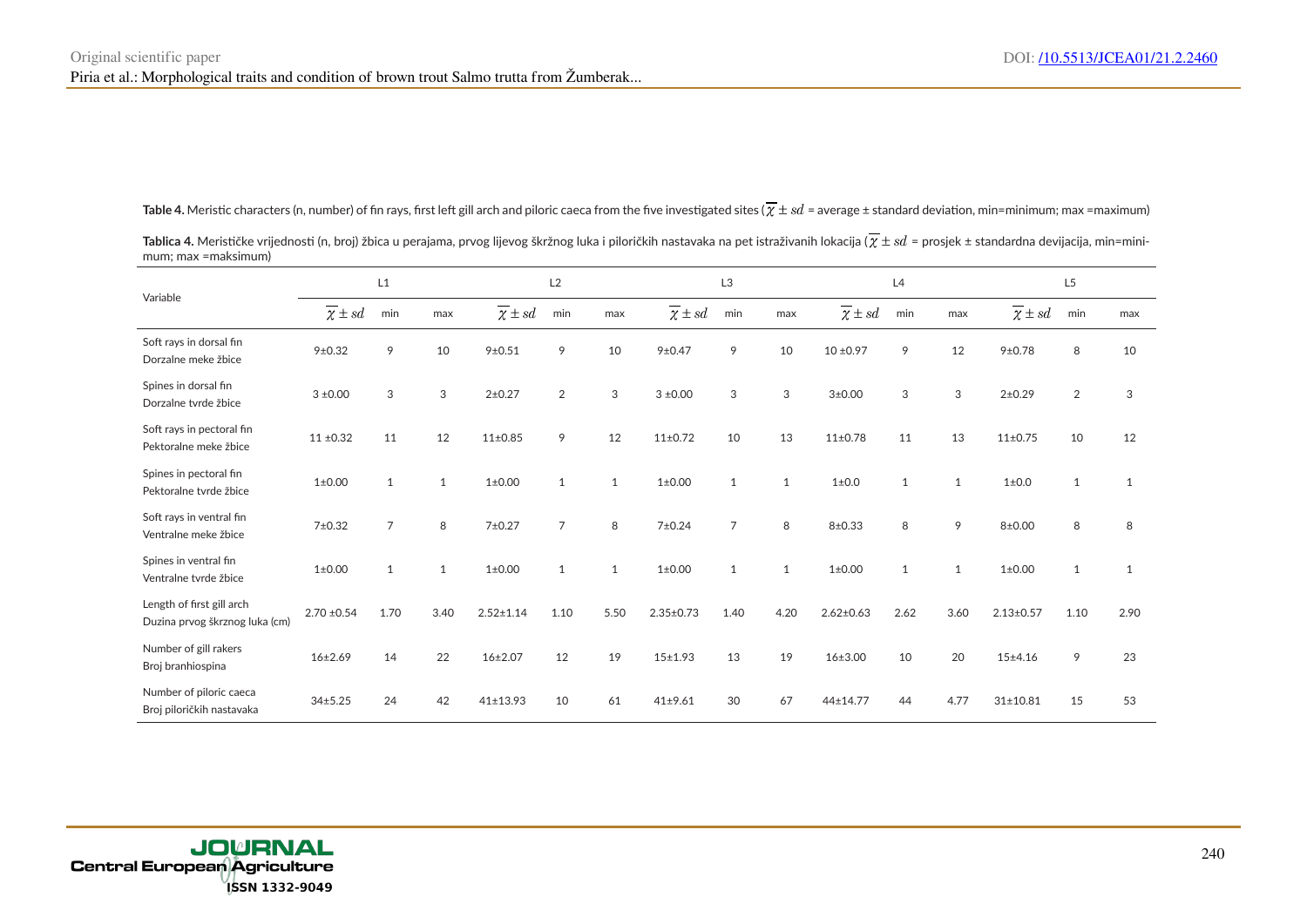koje se preklapaju u određenim morfološkim izmjerama sa jedinkama sa lokacije L4. Udaljenost unutar grupa (≈0.1) znatno je manja nego između grupa (0,65 morfometrijske i 0,9 merističke značajke).



**Figure 4.** Plot of CA analysis according to Euclidean distance of relative (A) morphometric and, (B) meristic traits **Slika 4.** Grafički prikaz CA analize prema Euklidijskoj udaljenosti relativnih (A) morfometrijskih i, (B) merističkih mjera

#### **RASPRAVA**

Ihtiofaunu gornjih tokova tekućica Dunavskog sliva karakterizira zajednica potočne pastrve, peša (Simonović i sur., 2017b) i pijora (Vucić i sur., 2018). Jedino preostalo stanište blistavca u Hrvatskoj je rijeka Bregana (Piria i sur., 2019), dok je dvoprugasta uklija tipična vrsta srednjeg toka (područje mrene), ali se može pronaći i u manjim potocima koji su ušćem povezani sa srednjim tokom većeg vodotoka (Treer i sur., 2006). Osim navedenih autohtonih vrsta riba, na istraživanom području uz pastrvu obitava i unesena kalifornijska pastrva koja je pronađena na ukupno tri od pet proučavanih lokacija, odnosno ta vrsta je unesena u vodotoke Žumberačkog i Samoborskog gorja te potočnoj

pastrvi može biti izravni konkurent za staništem I hranom (Piria i sur., 2018).

Povećana urbanizacija moguć je razlog povećane koncentracije organske tvari pronađene na vodotocima Samoborskog gorja (Kuzmanović i sur., 2011), što se može odraziti na izmijenjene karakteristike okoliša (različitu raspoloživost hrane) gdje primjerice potočna pastrva mora razviti nove strategije za preživljavanje (Cobo i sur., 2013). Kronična izloženost organskom zagađenju može izazvati promjene koje su inače normalno povezane s uzgojem, kao što je hiperfagija ili povećana kondicija (Cobo i sur., 2013). Međutim, na jedinkama potočne pastrve iz potoka Samoborskog gorja nije zabilježeno veće odstupanje kondicijskog faktora. Naprotiv, najveći kondicijski faktor i najveći prirast u masu zabilježen je na jedinkama sa L1 lokacije Žumberačkog gorja. Razlog tomu može biti pojačano poribljavanje uzgojnim linijama potočne pastrve pa nije moguće sa sigurnošću tvrditi da se ta vrijednost istinski odražava temeljem okolišnih faktora. Zanimljivo je da jedinke iz potoka Gradna ukazuju na negativnu alometriju LWR (*b*=2,898), međutim, to može ukazati i na podatak da su se ženke izmrijestile s obzirom da im je kondicija relativno visoka (K=1,03), a u našim vodama mrijest pastrva traje od studenog do siječnja (Mrakovčić i sur., 2006). Nadalje, na LWR kod riba utječu brojni čimbenici, uključujući stanište, smještaj vodotoka, godišnje doba, zrelost gonada, spol, prehrana i punoća želuca, zdravlje i način skladištenja uzoraka (Tesch, 1971), koji nisu razmatrani u ovoj studiji. Ipak, usporedba LWR vrijednosti ovog istraživanja sa drugim lokacijama u Hrvatskoj (Prpa i sur., 2007) i zemljama Europe (Oscoz i sur., 2005; Nowak i sur., 2009), upućuje da je potočna pastrva iz proučavanih vodotoka u povoljnim stanišnim uvjetima te da je raspoloživost hrane zadovoljavajuća.

Varijabilnost morfometrijskih mjera mogu biti uzrokovane rastom i starenjem (Cardin, 2000) međutim pretvorbom prosječnih apsoultnih veličina u relativne mjere (postotne odnose), taj efekt se gubi (Treer, 1993). Morfometrijske mjere pokazuju vrlo niski heritabilitet ili nasljednost (vrijednost bliža nuli ukazuje na niski heritabilitet, a vrijednost bliža broju jedan ukazuje na visok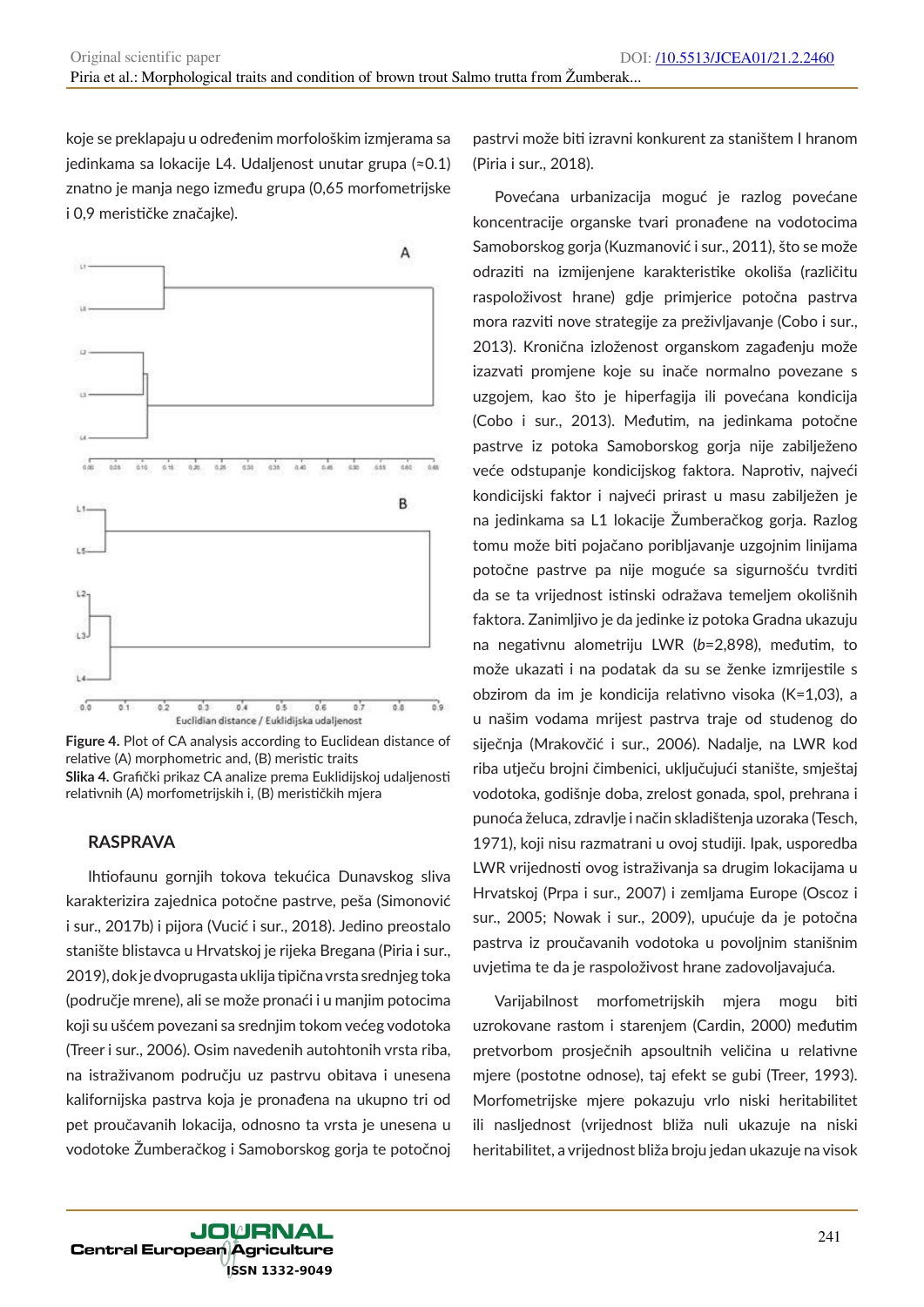heritabilitet) pa je teško uočiti da li su eventualne razlike nastale genskom različitosti ili ekološkom varijancom fenotipa, posebice ako se radi o vrstama iz roda *Salmo*  zbog njihove izrazite fenotipske plastičnosti (Treer, 1993). Ipak, pomoću klasične morfometrije moguće je utvrditi razlike između populacija iz različitih ekoloških uvjeta (Treer i sur., 1995), pa su tako vanjskom morfologijom tijela uspješno razdvojene populacije potočne pastrve zapadnog Balkana iz različitih slivova kao i unesene ribnjačke forme porijeklom iz Atlantskog sliva (Simonović i sur., 2007).

U ovom istraživanju dobivena je statistički značajna razlika morfometrijskog mjerenja za dužinu glave između L4 i L1 te L5 i L4, što može uputiti i na određene genske različitosti jer ta značajka kod pastrva pokazuje visok heritabilitet, primjerice kod kalifornijske pastrve heritabilitet iznosi 0,76 (Tave, 1986). Osim toga, vrlo je vjerojatno da su istraživani potoci poribljavani sa unesenom ribnjačkom Atlantskom formom potočne pastrve (Zanella i Mrakovčić, 2015). Temeljem dužine glave i međuočnog razmaka dokazano je da različite vrste iz roda *Salmo* posjeduju određene specifičnosti. Tako *S. marmoratus* ima uži međuočni razmak, a time i kranium lubanje od Atlantskog tipa potočne pastrve (Delling, 2002). U našem istraživanju najširi međuočni razmak imale su jedinke s lokacija L4 i L5. Nadalje, jedinke s lokacije L1 i L5 imaju proporcionalno dužu glavu od jedinki ostalih lokacija.

Merističke mjere imaju daleko viši heritabilitet pa su stoga znatno pouzdanije u definiranju razlika između pojedinih vrsta i varijeteta (Treer, 1993). Tako je heritabilitet za broj žbica u dorzalnoj peraji kalifornijske pastrve vrlo visok (h<sup>2</sup>=0,9), te visok za broj piloričkih nastavaka (h<sup>2</sup>=0,65), (Tave, 1986). U ovom istraživanju dobivene su statički značajne razlike u broju žbica dorzalne peraje i broju piloričkih nastavaka između jedinki sa lokacija L4 i L5 što također ukazuje na moguću gensku razliku između te dvije populacije potočne pastrve kao i na mogućnost da su vode poribljavane različitim linijama riba. Poznato je da potocima Slapnica i Kupčina gospodari ribolovno društvo ŠRD Jastrebarsko (ŠRD Jastrebarsko,

2020), a Breganom, Gradnom i Rudarskom Gradnom ŠRD Samobor (ŠRD Samobor, 2020) te imaju obvezu poribljavanja potočnom pastrvom. Iako je u gospodarskim osnovama navedeno da se poribljavanje treba vršiti autohtonim genetskim materijalom (Zanella i Mrakovčić, 2015), očito je da nemogućnost nabavke takvog materijala uzrokuje poribljavanje jedinkama koje su raspoložive na tržištu. Prethodno prikazane rezultate potvrđuje i CA analiza gdje lokacija L2 ne pokazuje veliku razliku prema geografski udaljenim lokacijama L3 i L4, dok L1 pokazuje najviše sličnosti s L5 u morfometrijskim i merističkim mjerama (Slika 4). Ipak, potrebno je napomenuti da je ovo istraživanje provedeno na relativno malom broju jedinki, što ujedno predstavlja nedostatak ovog istraživanja. Međutim, dobiveni rezultati jasno ukazuju na problem poribljavanja stranim linijama potočne pastrve što posljedično može uzrokovati znatne štete za autohtoni salmonidni stok.

# **ZAKLJUČCI**

S obzirom na iznesene činjenice evidentno je da je potrebno identificirati lokacije na kojim su još uvijek rasprostranjene preostale jedinke izvornih linija Dunavske pastrve. Stoga bi buduća istraživanja trebala biti usmjerena na molekularne analize identifikacije Atlantskog genetskog materijala kao i stupanj introgresije gena, odnosno hibridizacije izvornih Dunavskih linija potočne pastrve. Tek temeljem budućih saznanja moći će se odrediti adekvatne konzervacijske mjere za zaštitu izvornog genetskog materijala.

## **ZAHVALA**

Ovaj rad je izrađen u sklopu HRZZ projekta pod naslovom "Klimatske promjene i invazivne vrste – utvrđivanje utjecaja na bioraznoliost nativnih slatkovodnih rakova i pastrva i njihova konzervacija – CLINEinBIOta" (IP-06-2016) i bilateralnog projekta Hrvatska-Srbija (2019/20) "Stanje raznolikosti potočne pastrve u vodama dunavskog sliva i ribarsko-konzervacijske implikacije". Rad je podržan i EIFAAC/FAO nefinanciranim projektom Aquatic Invasive Species in Europe. Zahvaljujemo se našim vrijednim bivšim studentima Samuelu Buničiću,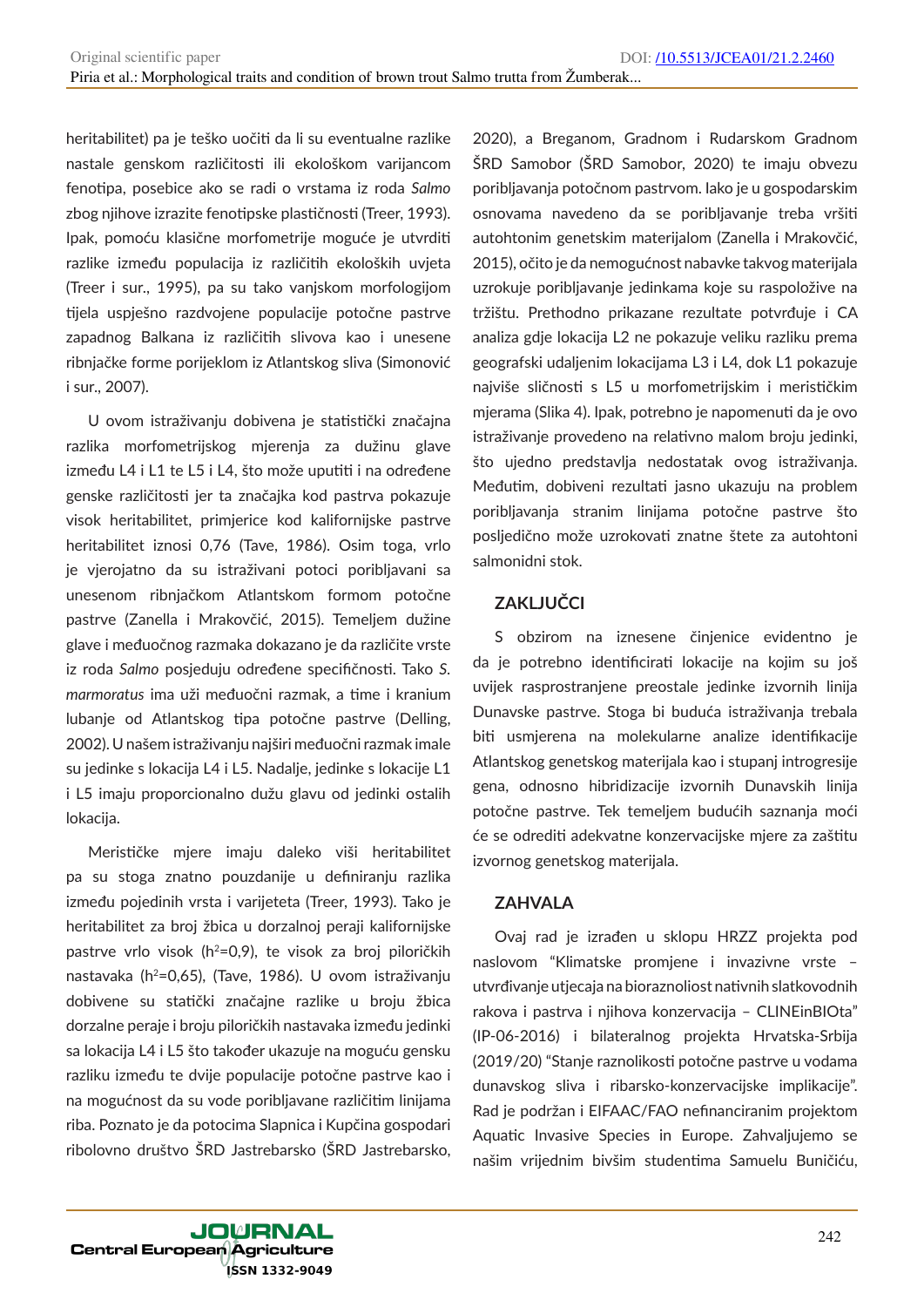Ani Drašković i Martinu Reljanoviću, a posebno Hrvoju Novoselu na predanom radu na terenu, u laboratoriju i kvalitetnoj analizi podataka.

## **POPIS LITERATURE**

- Bernatchez, L. (2001) The evolutionary history of brown trout (*Salmo trutta* L.) inferred from phylogeographic, nested clade, and mismatch analyses of mitochondrial DNA variation. Evolution, 55 (2), 351– 379. DOI: https://doi.org/10.1111/j.0014-3820.2001.tb01300.x
- Cardin, X. S. (2000) Advances in morphometric identification of fishery stocks. Reviews in Fish Biology and Fisheries, 10, 91–112. DOI: https://doi.org/10.1023/A:1008939104413
- Cobo, F., Sánchez-Hernández, J., Vieira-Lanero, R., Servia, M.J. (2013) Organic pollution induces domestication-like characteristics in feral populations of brown trout (*Salmo trutta*). Hydrobiologia 705, 119– 134. DOI: https://doi.org/10.1007/s10750-012-1386-4
- Delling, B. (2002) Morphological distinction of the marble trout, *Salmo marmoratus*, in comparison to marbled *Salmo trutta* from River Otra, Norway. Cybium, 26 (4), 283-300. [Online] Available at: http://sfi-cybium.fr/fr/morphological-distinction-marble-troutsalmo-marmoratus-comparison-marbled-salmo-trutta-river-otra [Accessed 1 March 2019].
- Froese, R., Pauly, D. (2019) FishBase, Sea trout *Salmo trutta* Linnaeus, 1758. World Wide Web electronic publication. [Online] Available at: www.fishbase.org version (10/2018) [Accessed 18 January 2019].
- Georgijev, B. V. (2003) On the origin of the Balkan peninsula Salmonids. Ribarstvo, 61 (4), 147-174. [Online] Available at: https://hrcak.srce. hr/4702 [Accessed 15 March 2019].
- Jadan, M., Čož-Rakovac, R., Tupić Popović, N., Strunjak-Perović, I. (2007) Presence of unexpected phylogenetic lineages of brown trout *Salmo trutta* L. in Gacka River, Croatia, Aquaculture Research, 38, 1682- 1685. DOI: https://doi.org/10.1111/j.1365-2109.2007.01832.x
- Kalember, Đ. (2011) Slatkovodno ribarstvo na tlu Republike Hrvatske od 1945. do 2007. godine. Stočarstvo 65 (2), 147-164. [Online] Available at: https://hrcak.srce.hr/73899?lang=en [Accessed 15 March 2019]
- Kottelat, M., Freyhof, J. (2007) Handbook of European freshwater fishes. Kottelat, Cornol, Switzerland and Freyhof, Berlin, Germany, 646 pp.
- Kuzmanović, M., Strmić Palinkaš, S., Palinkaš, L., Hrenović, J., Kampić, Š., Tepeš, P., Obhođa, J. (2011) The influence of historic mining and urbanization on geochemical and bacteriological characteristics of the Gradna stream, Samoborska gora mts., Croatia. Preceedings, 2<sup>nd</sup> International workshop on the UNESCO-IGCP project: "Anthropogenic effects on the human environment in the Neogene basins in the SE Europe"6-7th October 2011, Zagreb – Croatia, 7-14. [Online] Available at: https://e-lib.ugd.edu.mk/ resursi/unesco\_w/Proceeding%20book%20II%20Workshop2. pdf#page=12 [Accessed 20 March 2019]
- Mrakovčić, M., Brigić, A., Buj, I., Ćaleta, M., Mustafić, P., Zanella, D. (2006) Red book of freshwater fish of Croatia. Republic of Croatia, Zagreb: Ministry of Culture, State Institute for Nature Protection. [Online] Available at: http://www.haop.hr/sites/default/files/ uploads/dokumenti/03\_prirodne/crvene\_knjige\_popisi/Crvena\_ knjiga\_slatkovodnih\_riba-web.pdf [Accessed 20 March 2019]
- Narodne novine (2019) Zakon o slatkovodnom ribarstvu. Zagreb: Narodne novine (NN 63/2019). [Online] Available at: https:// narodne-novine.nn.hr/clanci/sluzbeni/2019\_06\_63\_1232.html [Accessed 14 July 2019]
- Nowak, M., Popek, W., Jagusiak, W., Deptula, S., Popek, J., Tatoj, K., Klęczar, K., Epler, P. (2009) Weight-length relationships for three fishes (*Leuciscus leuciscus, Phoxinus phoxinus, Salmo trutta*) from the Strwiąż river. Archives of Polish Fisheries, 17, 313-316. DOI: https://doi.org/10.2478/v10086-009-0023-y
- Oscoz, J., Campos, F., Escala, M.C. (2005) Weight-length relationship of some fish species of Ilberian peninsula. Journal of Applied Ichthyology, 21, 73-74. DOI: https://doi.org/10.1111/j.1439-0426.2004.00587.x
- Piria, M., Simonović, P., Nikolić,V., Ristovska, M., Apostolou, A., Adrović, A., Povž, M., Zanella, D., Mrdak, D., Milošević, D., Vardakas, L., Koutsikos, N., Kalogianni, E., Gregori, A., Kostov, V., Škrijelj, R., Korro, K., Bakiu, R., Tarkan, A.S., Joy, M.K. (2018): Alien freshwater fish species in the Balkans – vectors and pathways of introduction. Fish and fisheries, 19, 138–169.

DOI: https://doi.org/10.1111/faf.12242

- Piria, M., Simonović, P., Zanella, D., Ćaleta, M., Šprem, N., Paunović, M., Tomljanović, T., Gavrilović, A., Pecina, M., Špelić, I., Matulić, D., Rezić, A., Aničić, I., Safner, R., Treer, T. (2019) Long-term analysis of fish assemblage structure in the middle section of the Sava River – The impact of pollution, flood protection and dam construction. Science of the Total Environment, 651, 143–153. DOI: https://doi.org/10.1016/j.scitotenv.2018.09.149
- Pofuk, M., Zanella, D., Piria, M. (2017) An overview of the translocated native and non-native fish species in Croatia: pathways, impacts and management. Management of Biological invasions, 8, 425–435. DOI: https://doi.org/10.3391/mbi.2017.8.3.16
- Prpa, Z., Treer, T., Piria, M., Šprem, N. (2007) The condition of fish from some freshwaters of Croatia. Ribarstvo, 65 (1), 25-46. [Online] Available at: https://hrcak.srce.hr/index.php?show=clanak&id\_ clanak=13451 [Accessed 20 March 2019]
- Ricker, W. E. (1975) Computation and interpretation of biological statistics of fish populations. Bulletin of the Fisheries Research Board of Canada, 191, 382 pp.
- SAS Institute (2010) The SAS system for Windows. SAS Software (Release 9.2), Modules: BASE, STAT, IML, Cary, NC: SAS Institute.
- Simonović, P., Marić, S., Nikolić, V. (2007) Trout *Salmo* spp. complex in Serbia and adjacent regions of the western Balkans: reconstruction of evolutionary history from external morphology. Journal of Fish Biology 70 (Supplement C), 359–380. DOI: https://doi.org/10.1111/j.1095-8649.2007.01516.x
- Simonović, P., Piria, M., Zuliani, T., Ilić, M., Marinković, N., Kračun-Kolarević, M., Paunović, M. (2017b) Characterization of sections of the Sava River based on fish community structure. Science of the Total Environment, 574, 264–271.

DOI: https://doi.org/10.1016/j.scitotenv.2016.09.072

- Simonović, P., Tošić, A., Škraba, D., Nikolić, V., Piria, M., Tomljanović, T., Šprem, N., Mrdak, D., Milošević, D., Bećiraj, A., Dekić, R., Povž, M. (2017a) Diversity of brown trout *Salmo* cf. *trutta* (L.) in the River Danube basin of Western Balkans, Journal of Ichthyology, 57 (4), 603–616. DOI: https://dx.doi.org/10.7868/S0042875217040166
- Simonović, P., Vidović, Z., Tošić, A., Škraba, D., Čanak-Atlagić, J., Nikolić, V. (2015) Risks to stocks of native trout of the genus *Salmo* (Actinopterygii: Salmoniformes: Salmonidae) of Serbia and management for their recovery, Acta Ichthyologica et Piscatoria, 45, (2), 161-173. DOI: https://dx.doi.org/10.3750/AIP2015.45.2.06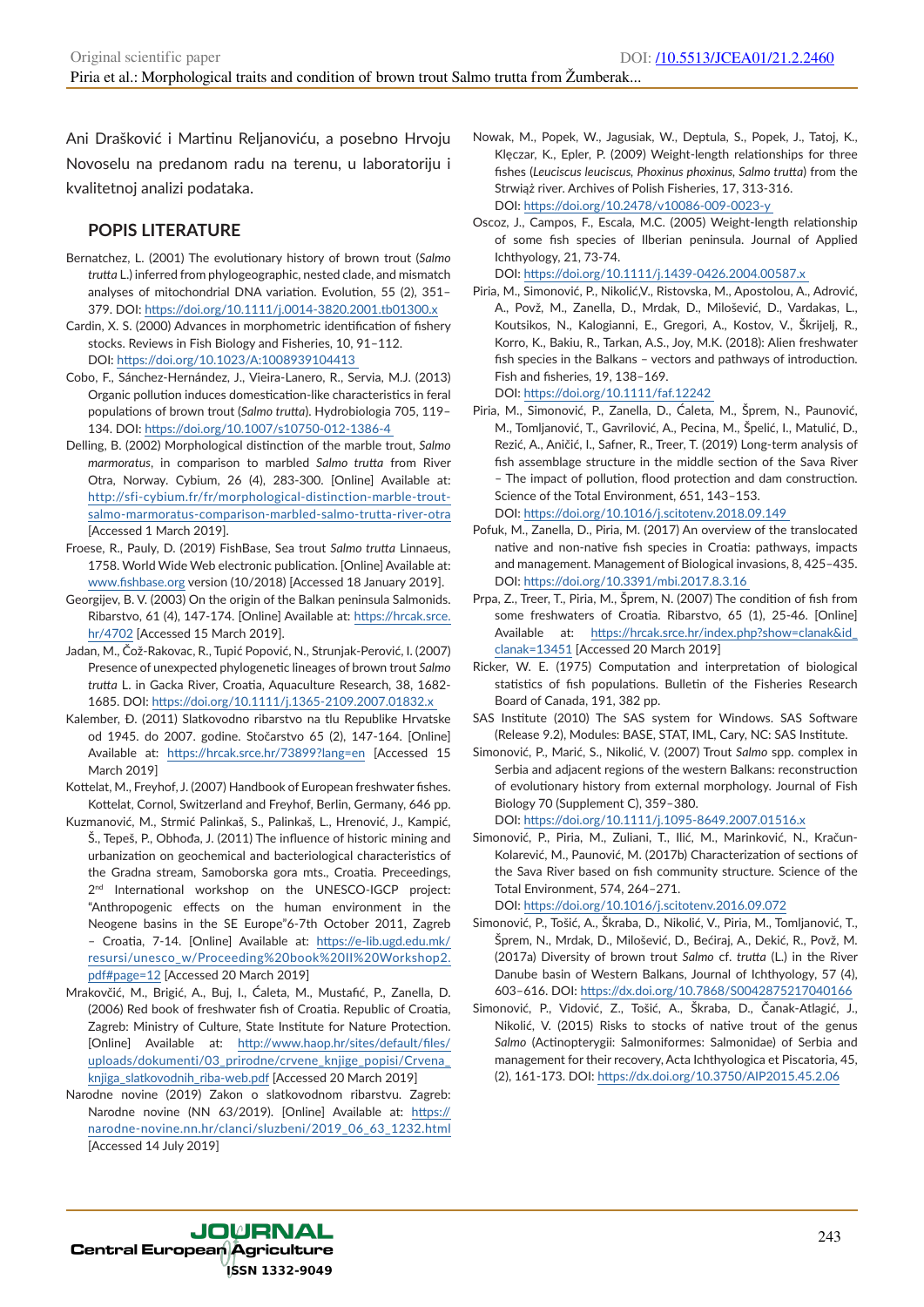- Škraba, D., Bećiraj, A., Šarić, I., Ićanović, I., Džaferović, A., Piria, M., Dekić, R., Tošić, A., Nikolić, V., Simonović, P. (2017) Haplotype diversity of brown trout (*Salmo trutta* L.) populations from Una River drainage area in Bosnia and Herzegovina: Implications for conservation and fishery management. Acta Zoologica Bulgarica, 69 (1), 25-30. [Online] Available at: https://bib.irb.hr/datoteka/876953.SKRABA\_ et\_al\_Salmo\_trutta\_Bosnia\_Herzegovina.pdf [Accessed 20 March 2019]
- ŠRD Jastrebarsko (2020) Športsko ribolovno društvo Jastrebarsko. [Online] Available at: http://www.srd-jastrebarsko.hr/portal/ [Accessed 4 May 2020]
- ŠRD Samobor (2020) Športsko ribolovno društvo Samobor. [Online] Available at: http://www.srd-samobor.hr/onama.php [Accessed 4 May 2020]
- Taler, Z. (1948) Otkriće na Gackoj i njegovo značenje za uzgoj pastrva. Ribarstvo Jugoslavije, 3 (1-2), 8-11. [Online] Available at: https:// hrcak.srce.hr/index.php?show=clanak&id\_clanak\_jezik=180475 [Accessed 20 March 2019]
- Tave, D. (1986) Genetics for Fish Hatchery Managers. Westport, Connecticut, USA: AVI Publishing Co., Inc.
- Tesch, F. W. (1971) Age and growth. In: W. E.Ricker, ed. Methods for assessment of fish production in fresh waters. Oxford, UK: Blackwell Scientific Publications, pp. 98–103.
- Treer, T. (1993) Upotrebljivost merističkih i morfometrijskih svojstava u razlikovanju ribljih populacija. Ribarstvo, 48 (1), 13-26. [Online] Available at: https://hrcak.srce.hr/index.php?show=clanak&id\_ clanak\_jezik=104931 [Accessed 20 March 2019]
- Treer, T., Piria, M. (2019) Osnove primijenjene ihtiologije. Zagreb: Sveučilište u Zagrebu Agronomski fakultet.
- Treer, T., Piria, M., Aničić, I., Safner, R., Tomljanović, T. (2006) Diet and growth of spirlin, *Alburnoides bipunctatus* in the barbel zone of the Sava River. Folia Zoologica, 55, 97–106. [Online] Available at: https://www.ivb.cz/wp-content/uploads/55\_97-106.pdf [Accessed 20 March 2019]
- Treer, T., Safner, R., Aničič, I., Lovrinov, M. (1995) Ribarstvo. Zagreb: Nakladni zavod globus.
- Treer, T., Šprem, N., Torcu-Koc, H., Sun, Y., Piria, M. (2008) Lengthweight relationships of freshwater fishes of Croatia. Journal of Applied Ichthyology, 24, 626-628.

DOI: https://dx.doi.org/10.1111/j.1439-0426.2008.01084.x

- Vucić, M., Jelić, D., Žutinić, P., Grandjean, F., Jelić, M. (2018) Distribution of Eurasian minnows (Phoxinus: Cypriniformes) in the Western Balkans. Knowledge & Management of Aquatic Ecosystems, 419, 1-11. DOI: https://doi.org/10.1051/kmae/2017051
- Weiss, S., Schlötterer, C., Waidbacher, H., Jungwirth, M. (2001) Haplotype (mtDNA) diversity of brown trout *Salmo trutta* in tributaries of the Austrian Danube: massive introgression of Atlantic basin fish — by man or nature? Molecular Ecology, 10, 1241–1246. DOI: https://doi.org/10.1046/j.1365-294X.2001.01261.x
- Zanella, D., Mrakovčić, M. (2015) ŠRD Jastrebarsko, Revizija ribolovno gospodarske osnove. Zagreb: Sveučilište u Zagrebu, Prirodoslovnimatematčki fakultet. [Online] Available at: http://www.srdjastrebarsko.hr/portal/images/GO.pdf [Accessed 1 March 2019]

**Appendix table 1.** List of all fish species captured at five streams of Žumberak-Samobor Mountains

**Dodatak tablica 1.** Popis svih vrsta riba uzorkovanih na pet potoka Žumberačkog i Samoborskog gorja

| <b>Species</b>                                                             | Location                                         |
|----------------------------------------------------------------------------|--------------------------------------------------|
| <b>Vrsta</b>                                                               | Lokacija                                         |
| Brown trout Salmo trutta Linnaeus, 1758<br>Potočna pastrva                 | L1, L2, L3, L4, L5                               |
| Rainbow trout Oncorhynchus mykiss (Walbaum, 1792)<br>Kalifornijska pastrva | L <sub>2</sub> , L <sub>3</sub> , L <sub>4</sub> |
| Bullhead Cottus gobio Linnaeus, 1758<br>Peš                                | L1, L2, L3, L4, L5                               |
| Spirlin Alburnoides bipunctatus (Bloch, 1782)<br>Dvoprugasta uklija        | L <sub>2</sub> , L <sub>3</sub> , L <sub>4</sub> |
| Eurasian minnow Phoxinus phoxinus (Linnaeus 1758)<br>Pijor                 | L2                                               |
| Blageon Telestes souffia (Risso, 1827)<br><b>Blistavac</b>                 | L <sub>3</sub>                                   |